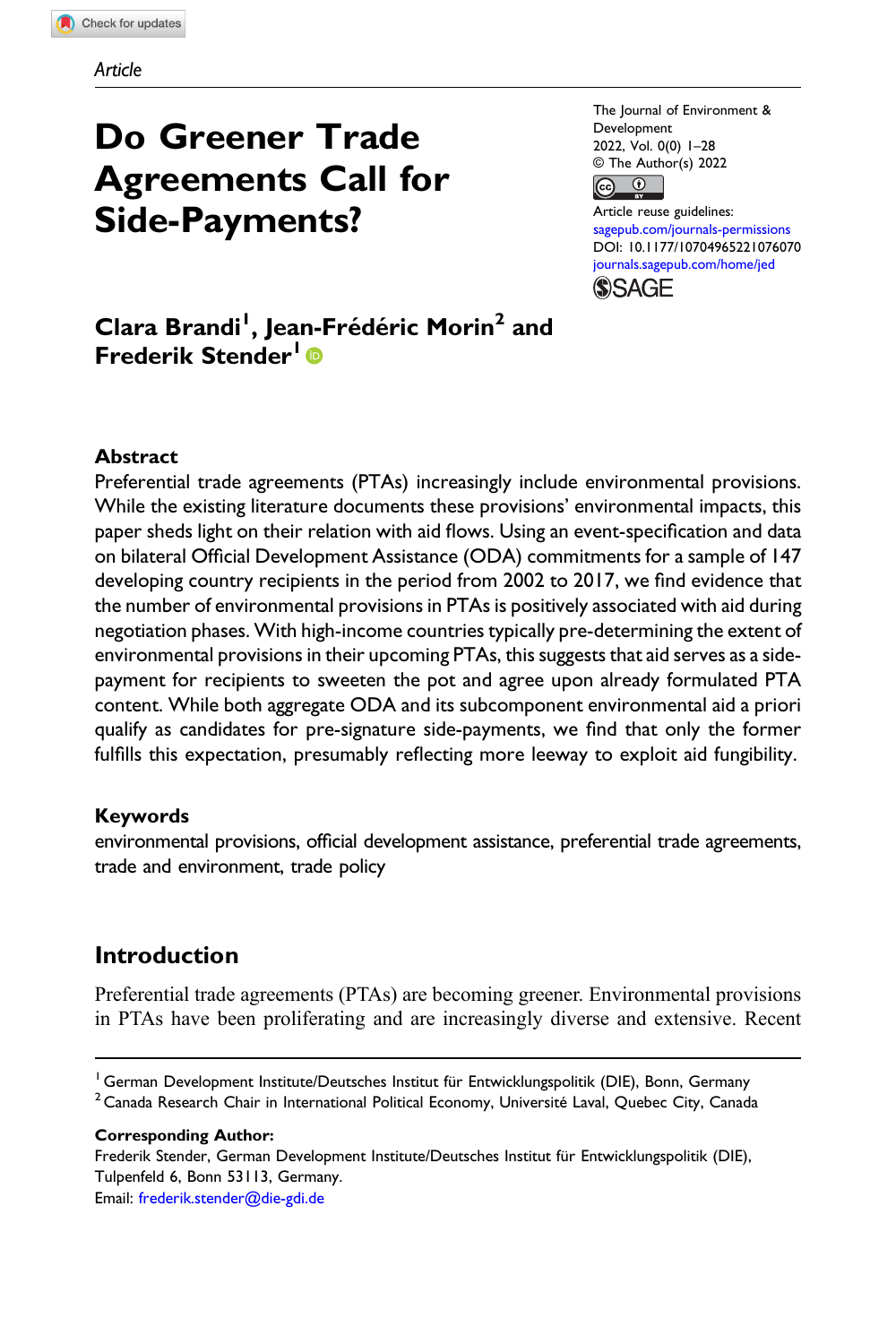PTAs, such as the United States-Mexico-Canada Agreement (USMCA) or the European Union-Vietnam Free Trade Agreement (EVFTA), include far-reaching environmental chapters. Some of these provisions entail so-called environmental exceptions that allow countries to restrict trade to protect biodiversity or conserve natural resources similar to those in the General Agreement on Tariffs and Trade (GATT) of 1947 (article XX(b)). Other environmental provisions are more prescriptive. For example, environmental provisions in PTAs can promote the harmonization of environmental policies, require the ratification of multilateral environmental agreements (MEAs), or call for greater inclusion of civil society organizations in environmental lawmaking. Environmental provisions cover a manifold of environmental issues, such as limiting deforestation, protecting fish stocks, reducing hazardous waste, and mitigating  $CO<sub>2</sub>$  emissions.

PTAs offer several benefits over MEAs for the negotiation of environmental obligations. These benefits include the facilitation of trade-offs across diverse issue-areas, and stronger mechanisms to ensure compliance and enforcement. As a result, some PTAs set environmental obligations that are more precise, more stringent, and more enforceable than those contained in MEAs [\(Jinnah & Lindsay, 2016](#page-25-0); [Jinnah & Morin,](#page-25-1) [2020\)](#page-25-1).

These developments appear to have positive impacts on the environment. Recent studies have found that the signing of PTAs with environmental provisions is related to the adoption of domestic environmental regulation [\(Brandi et al., 2019](#page-24-0)), reductions of carbon dioxide emissions ([Baghdadi et al., 2013](#page-23-0)), decreases in suspended particulate matter (Martí[nez-Zarzoso & Oueslati, 2018](#page-26-0); [Zhou et al., 2017](#page-27-0)), and improvements in overall environmental performance ([Bastiaens & Postnikov, 2017\)](#page-23-1).<sup>[1](#page-20-0)</sup> Indeed, while the specific patterns vary across analyses, existing studies provide evidence that some environmental benefits are occurring both in high-income as well as in developing countries.

This paper explores the bargaining process that drives the trend of linking trade and environmental policy. Notably, some developing countries are reluctant to include certain environmental provisions in their PTAs for fear that these provisions might restrict their exports and limit their economic growth ([Draper et al., 2017\)](#page-25-2). By contrast, high-income countries, often equipped with higher domestic environmental standards, insist on promoting their own environmental standards in their trade agreements with developing countries [\(Blümer et al., 2020](#page-24-1)). Since foreign aid operates as a sidepayment in various policy fields ([Alesina & Dollar, 2000](#page-23-2); [Baccini & Urpelainen, 2012;](#page-23-3) [Dreher et al., 2008](#page-25-3); [Kuziemko & Werker, 2006\)](#page-25-4), we hypothesize that one attractive solution is to raise development assistance to increasing acceptance of environmental provisions in PTAs. Exchanging aid for environmental provisions might benefit both donors seeking to include environmental provision in trade agreements and recipients in need of financial resources.

Such linkage between PTA negotiations and aid commitment is not surprising given substantial coordination between the actors negotiating PTAs and those responsible for providing aid. For example, the Office of the US Trade Representative underlines the importance of linking trade and development and the importance of interagency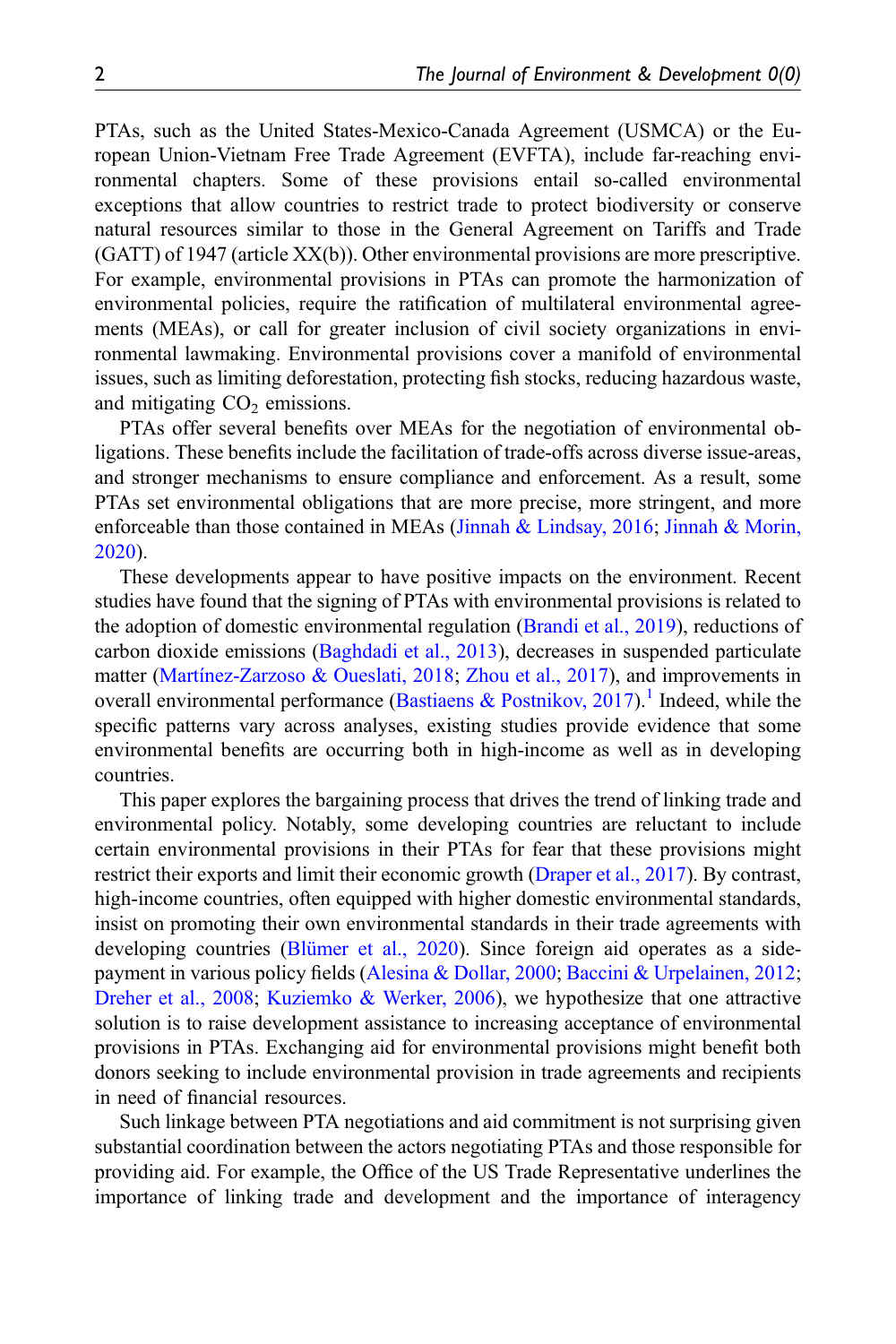coordination [\(Government Accountability Of](#page-25-5)fice, 2005; see also [Congress Research](#page-24-2) [Service, 2008\)](#page-24-2). In the European Union (EU), there are regular consultations on trade across different Directorate Generals (DGs) of the EU Commission, including communication between DG Trade and DG INPAT which are responsible for European trade policy and development cooperation, respectively (interview with EU Commission, 24 November 2021; see also [Young & Peterson, 2013\)](#page-27-1). More generally, the EU and its member countries have committed to policy coherence for development in the [Treaty of Maastricht \(1992\)](#page-27-2) and the [Treaty of Lisbon \(2009\)](#page-26-1), thereby seeking to take account of the effects on developing countries when formulating policies, including those on international trade. At the same time, the EU is often seen as a "conflicted trade power," using "market access as a bargaining chip to obtain changes in the domestic arena of its trading partners" [\(Meunier & Nicola](#page-26-2)ï[dis, 2006](#page-26-2): 906).

Testing our intuition, we employ an event-specification to compare patterns of aid in donor-recipient relationships over time. Driven by the two largest donors, namely, the EU and the United States, we find empirical evidence that the number of environmental provisions in new North-South PTAs is positively associated with bilateral aid commitments during negotiation phases, especially shortly prior to signing the PTA. Since high-income countries typically use PTA templates and grant their developing country partners little say on content (e.g., [Allee & Elsig, 2019;](#page-23-4) [Peacock et al., 2019\)](#page-26-3), we conclude that aid serves as a side-payment for recipients to agree upon already formulated PTA content. The greener the template is, the more aid will be committed to seal the deal.

While both aggregate Official Development Assistance (ODA) and its subcomponent environmental aid a priori qualify as candidates for pre-signature sidepayments for greener PTAs, we find that only the former fulfills this expectation, presumably reflecting more leeway to exploit aid fungibility. Disaggregating environmental provisions into specific types, our estimations also suggest that the relationship is more pronounced in the case of so-called defensive provisions, which generate policy space for environmental regulation and can thus justify certain protectionist measures.

The remainder of this paper is organized as follows. The next section presents the theoretical arguments supporting our hypotheses. We describe our methodological approach and data in *Empirical strategy. Estimation results and discussion* presents and discusses our empirical findings while *Concluding remarks* concludes.

# Hypotheses

Including environmental provisions in PTAs can serve various purposes. One frequently mentioned motivation is the attempt to level the playing field among economies with dissimilar regulations. By adopting shared standards, trade partners can compete on a more equal footing ([Copeland, 2000\)](#page-24-3). Less frequently admitted by trade negotiators, environmental provisions could also justify the continuation or expansion of trade distorting regulations ([Bhagwati, 1988\)](#page-24-4). Studies have found a relationship between the existence of protectionist interests and the inclusion of environmental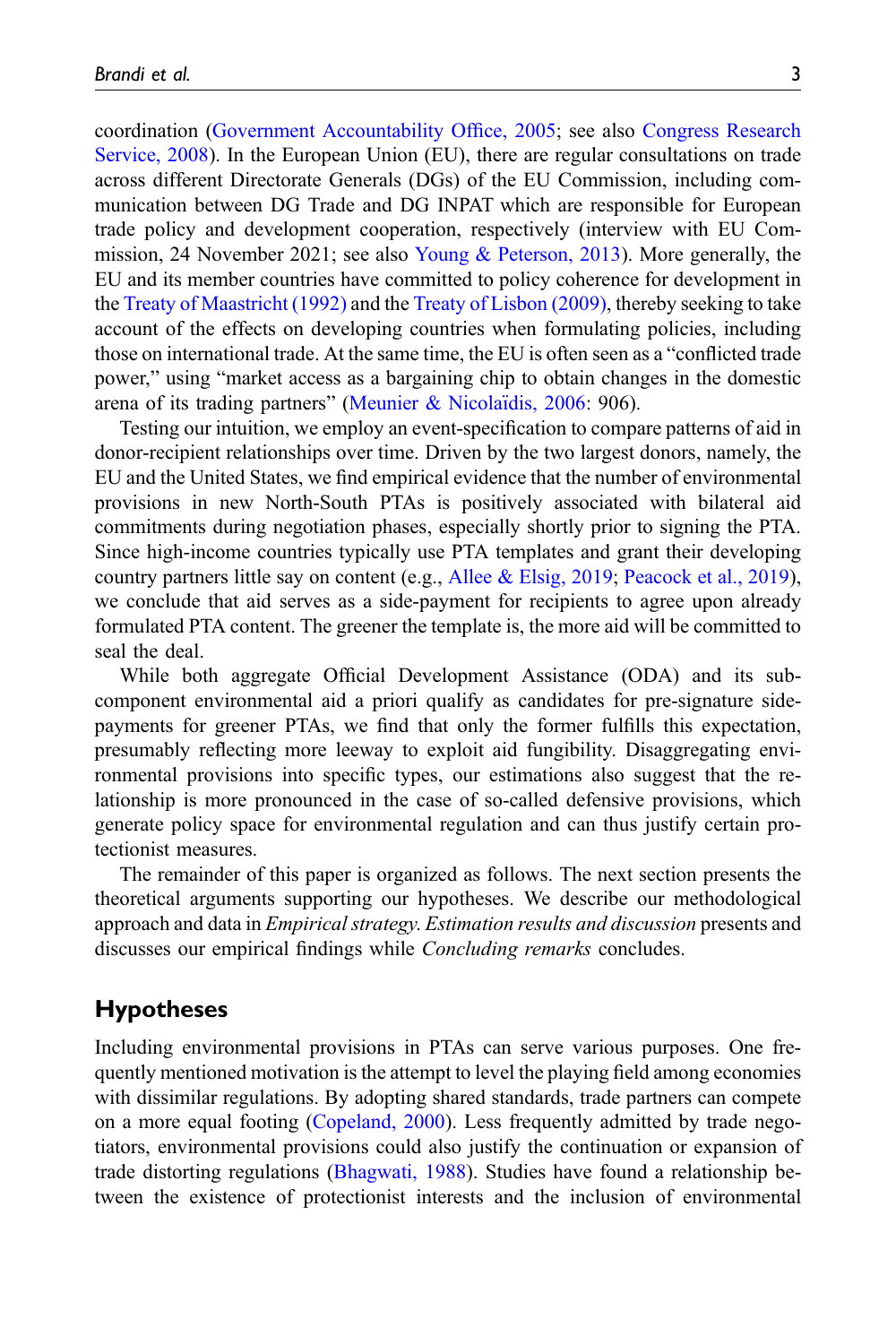provisions in PTAs (e.g., [Bechtel et al., 2012](#page-24-5); [Lechner, 2016](#page-25-6)). Another line of explanation is that some governments use the opportunity of trade negotiations to promote their environmental interests beyond what they can achieve in multilateral environmental fora ([Jinnah & Lindsay, 2016](#page-25-0); [Johnson, 2015](#page-25-7)). Obviously, these different motivations are not mutually exclusive.

However, not all countries have an equal interest in including environmental provisions in trade deals. Several studies have found that high-income countries are the main proponents of many of these provisions (Bechtel  $\&$  Tosun, 2009; [Morin et al.,](#page-26-4) [2018\)](#page-26-4). Notably, high-income countries tend to have more stringent environmental regulation than developing countries, making them particularly interested in leveling the playing field with developing countries [\(Blümer et al., 2020\)](#page-24-1). By strengthening environmental protection in developing countries, high-income countries can reduce trade competition stemming from there. Also, with PTAs stipulating the gradual removal of tariffs, high-income countries are prone to shielding domestic industries which struggle with increasing international competition by turning to regulatory measures ([Beverelli et al., 2019](#page-24-7)). By inserting environmental exceptions in their PTAs that justify (at least) some of these regulatory measures, high-income countries can maintain some protection for their domestic industries.<sup>[2](#page-21-0)</sup> In reaction, developing countries' officials tend to criticize some of the environmental provisions promoted by high-income countries as being merely sophisticated non-tariff barriers to trade [\(Draper](#page-25-2) [et al., 2017](#page-25-2)).<sup>[3](#page-21-1)</sup> In the context of North-South PTA negotiations, high-income countries thus often face the political challenge of persuading their developing countries partners to agree on a desired set of environmental provisions ([Bastiaens & Postnikov, 2017\)](#page-23-1).

Development assistance can provide a solution to this bargaining problem. Indeed, the existing literature on aid allocation suggests that foreign aid is given mainly for economic and political considerations rather than altruistic motives or recipient needs. This is true for both aggregate ODA (e.g., Hoeffl[er & Outram, 2011](#page-25-8); [Younas, 2008\)](#page-27-3) and its subcomponent environmental aid (e.g., [Lewis, 2003](#page-26-5); [Weiler et al., 2018](#page-27-4)). For example, studies have found that foreign aid influences voting behavior in the United Nations (UN) General Assembly and Security Council to the advantage of donors ([Dreher et al., 2008](#page-25-3); [Kuziemko & Werker, 2006\)](#page-25-4). Aid might thus conveniently be used to motivate developing countries to sign greener PTAs. Despite controversies over its effectiveness in terms of generating sustainable economic benefits in recipient countries and concerns about fueling dependencies in the Global South, foreign aid is known to provide an important external source of finance for many developing countries ([Combes et al., 2016](#page-24-8); [Mosley et al., 1987](#page-26-6)).

While aid can play an important role, we do not suggest that the supply of aid has a causal effect on the environmental provisions being included in a PTA. This is because of the well-researched practice of high-income countries entering negotiations with developing countries with a pre-defined template of PTA provisions (e.g., [Allee](#page-23-5) [et al., 2017](#page-23-5); [Alschner et al., 2018;](#page-23-6) [Baccini et al., 2015\)](#page-23-7). Recent works by [Allee and](#page-23-4) [Elsig \(2019\)](#page-23-4) and [Peacock et al. \(2019\)](#page-26-3), for example, point to the fact that most PTA provisions are simply copy-pasted by high-income countries from their previous PTAs. In more than 100 PTAs, 80 percent or more of the contents is copied from previous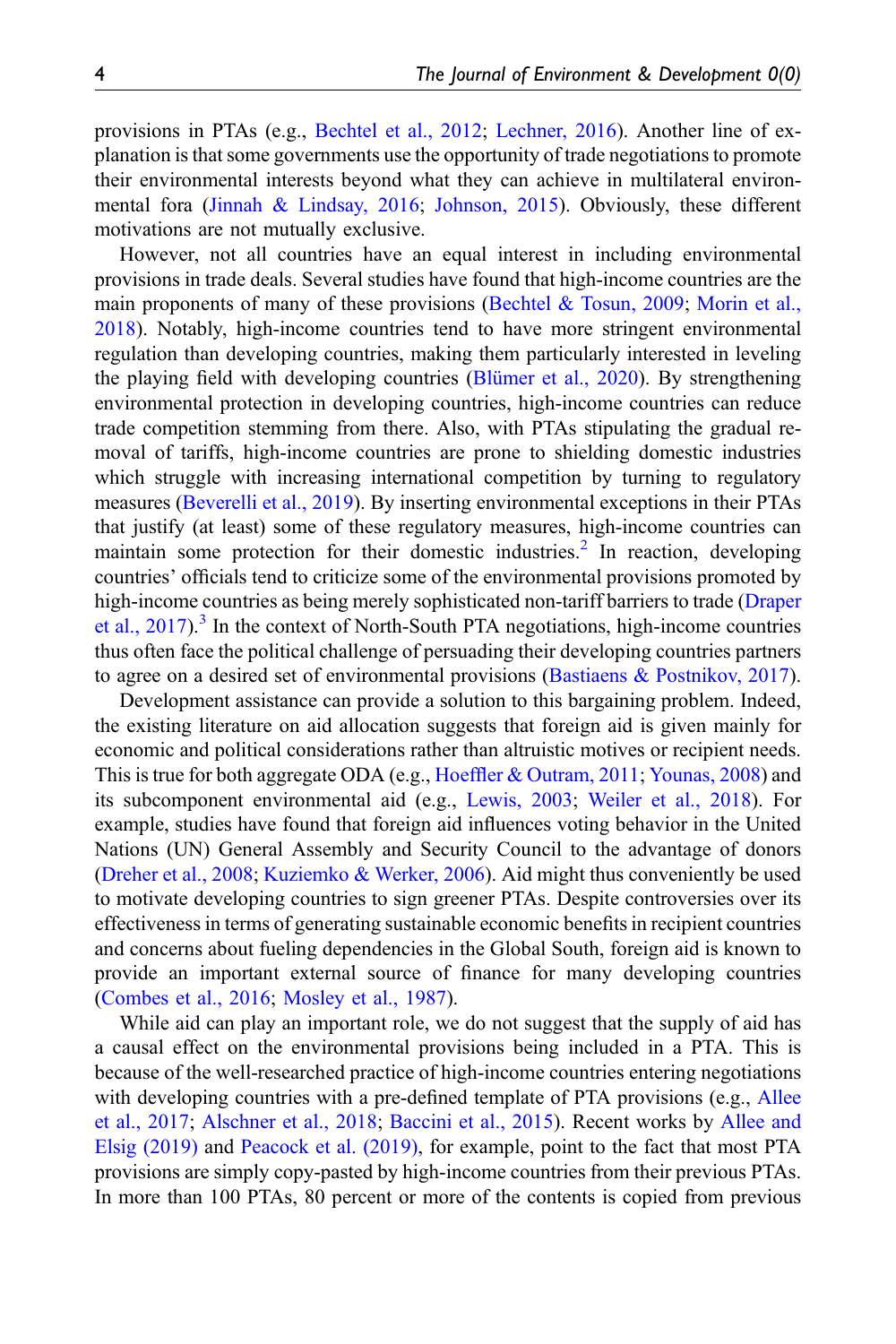agreements, with many PTAs copying 95 percent or more word-for-word ([Allee &](#page-23-4) [Elsig, 2019\)](#page-23-4). The standard Trade and Sustainable Development (TSD) chapters in EU PTAs include almost the same language, and US PTAs also heavily rely on copypasting ([Peacock et al., 2019\)](#page-26-3). [Hollway et al. \(2020\)](#page-25-9) find that 87 percent of trade agreements include only provisions that were copy-pasted from earlier agreements. Most high-income countries use PTA templates and they are highly reluctant to deviate from them. These templates typically evolve incrementally, following domestic political changes in high-income countries ([Morin & Rochette, 2017](#page-26-7)). Based on these observations, the margin for developing countries to have a voice in the drafting of both content and number of PTA environmental provisions is low. In other words, the environmental content in North-South PTAs is exogenously given for developing countries.

Instead, we expect causality to operate in the opposite direction: anticipated environmental provisions can drive the allocation of aid during the negotiation stage. With high-income countries typically pre-determining the extent of environmental provisions in their upcoming PTAs, aid may serve as a side-payment for recipients to agree upon already formulated PTA content. Then, in contrast to the number of environmental provisions, such aid commitments could well be the subject of negotiations. Therefore, our first hypothesis is the following:

H1: Trade agreements with more environmental provisions are associated with higher levels of aid commitments during their negotiation phase than trade agreements with fewer environmental provisions.

Our expectation is that only aggregate ODA (rather than its small-scaled subcomponent environmental aid) is sufficient to provide for an effective side-payment to compensate for the inclusion of environmental provisions in a PTA. This assumption rests on the observation that aggregate ODA by definition comes with a broader and more diverse portfolio of purposes compared to aid dedicated specifically to environmental purposes only, and thus offers a larger margin for the exploitation of aid fungibility. If aid is offered as a side-payment for environmental provisions, then aggregate ODA is a more attractive compensation for developing countries than environmental aid. We hence hypothesize that

H2: The number of environmental provisions has a more pronounced effect on presignature aggregate ODA commitments than on environmental aid commitments.

PTA environmental provisions are far from being homogenous. In fact, certain types of environmental provisions could be more important to high-income countries and met with stronger resistance from developing countries. Some of these highly contentious provisions are "defensive environmental provisions" ([Blümer et al., 2020\)](#page-24-1). Defensive provisions are those that are used to safeguard a country's policy space for environmental regulations. They include the above-mentioned environmental exceptions allowing countries to restrict trade for environmental purposes to protect the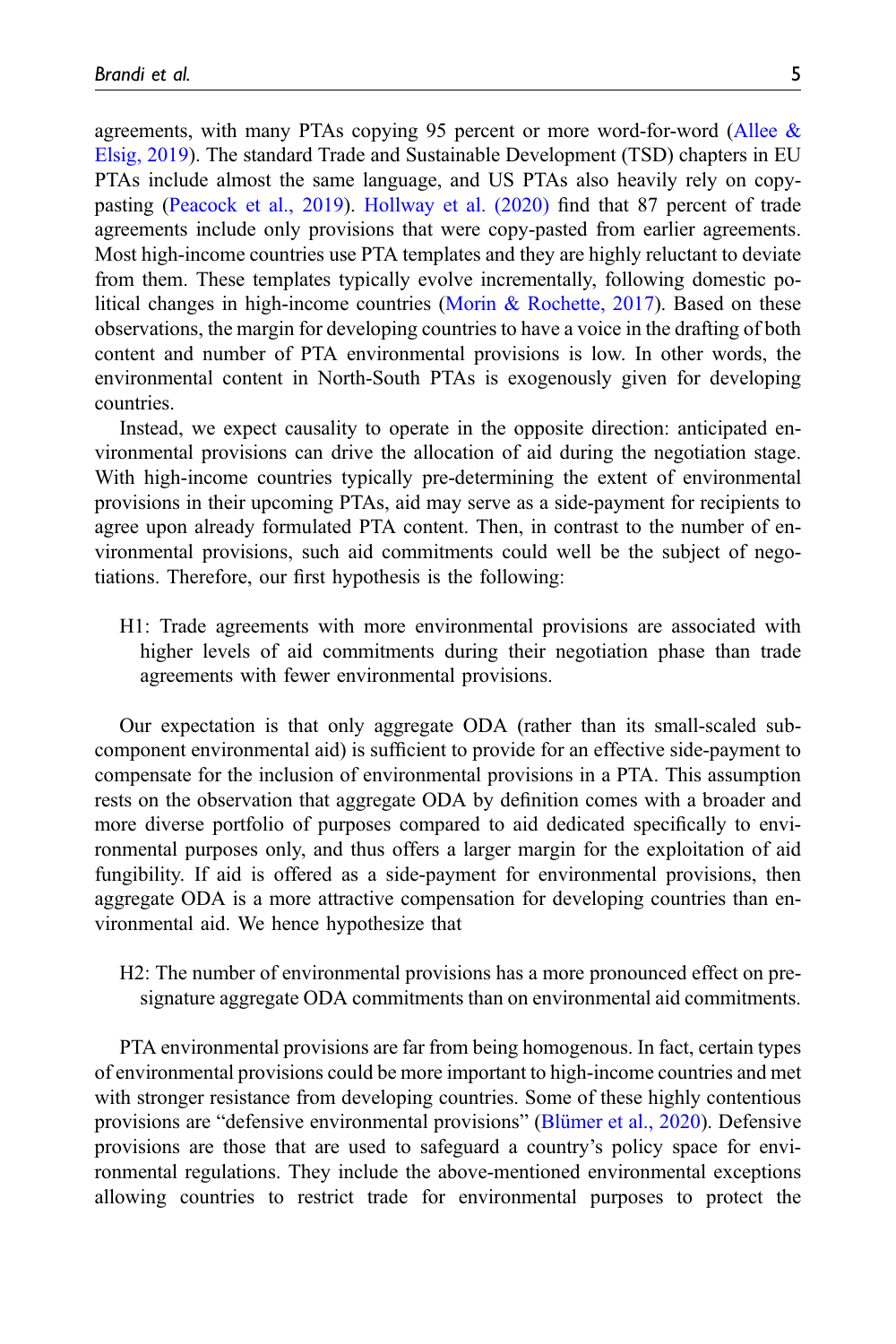environment or conserve natural resources. Defensive environmental provisions can thereby justify some form of trade protectionism. This argument is in line with studies suggesting that environmental provisions are driven by protectionist interests [\(Bechtel](#page-24-5) [et al., 2012](#page-24-5); [Lechner, 2016](#page-25-6)), although defensive provisions can also contribute to environmental protection [\(Morin et al., 2018\)](#page-26-4). Defensive provisions are particularly attractive for high-income countries as they can use regulations, subsidies and other restrictions to protect their domestic industries despite tariffs not being available anymore.

In contrast, developing countries are much less likely than high-income countries to use defensive provisions as protectionism. Due to special and differential treatment principles for developing countries in the multilateral trade system, they tend to have more leeway to still use tariffs and are thus less in need to use other types of protectionist measures. Moreover, using environmental regulation as a form of protectionism could undermine their comparative advantage in the extraction and export of natural resources. As a result, developing countries are particularly skeptical of the motivations supporting defensive provisions, as environmental measures in highincome countries can restrict their access to these markets. In this context, aid can compensate developing countries for accepting this form of "green protectionism." We hence hypothesize that

H3: Defensive environmental provisions have a more pronounced effect on presignature aid than other types of environmental provisions.

# Empirical Strategy

# Estimation Model

Our empirical model specifies foreign aid as a function of PTAs and the environmental provisions contained therein. We subdivide the effects of both measures into negotiation and post-signature phases. Because we aim to identify year-specific effects, we use the Poisson Pseudo Maximum Likelihood (PPML) estimator proposed by [Santos](#page-26-8) Silva and Tenreyro  $(2006)$  to account for zero-aid observations.<sup>[4](#page-21-2)</sup> The estimation equation reads as follows

$$
aid_{d,r,t} = \exp(\beta^{'}\mathbf{A}_{d,r,t} + \gamma^{'}\mathbf{\Omega}_{d,r,t} + \pi_{d,r} + \eta_{d,t} + \mu_{r,t}) + \epsilon_{d,r,t}
$$
(1)

<span id="page-5-0"></span>where *aid* is either levels of environmental aid or aggregate ODA (both commitments) of donor  $d$  towards recipient  $r$  in year  $t$  expressed in current US dollars. On the righthand side, A is a vector of three explanatory variables: (1) a dummy signaling future common PTA membership between  $r$  and  $d$ , zero otherwise; (2) the total count of environmental provisions in the respective PTA, zero otherwise; and (3) the overall depth of that PTA, zero otherwise. All three variables are conditioned to a two-year time window prior to signing the PTA. The length of the time window is based on the median duration of PTA negotiations [\(Lechner & Wüthrich, 2018\)](#page-26-9). By contrast,  $\Omega$  represents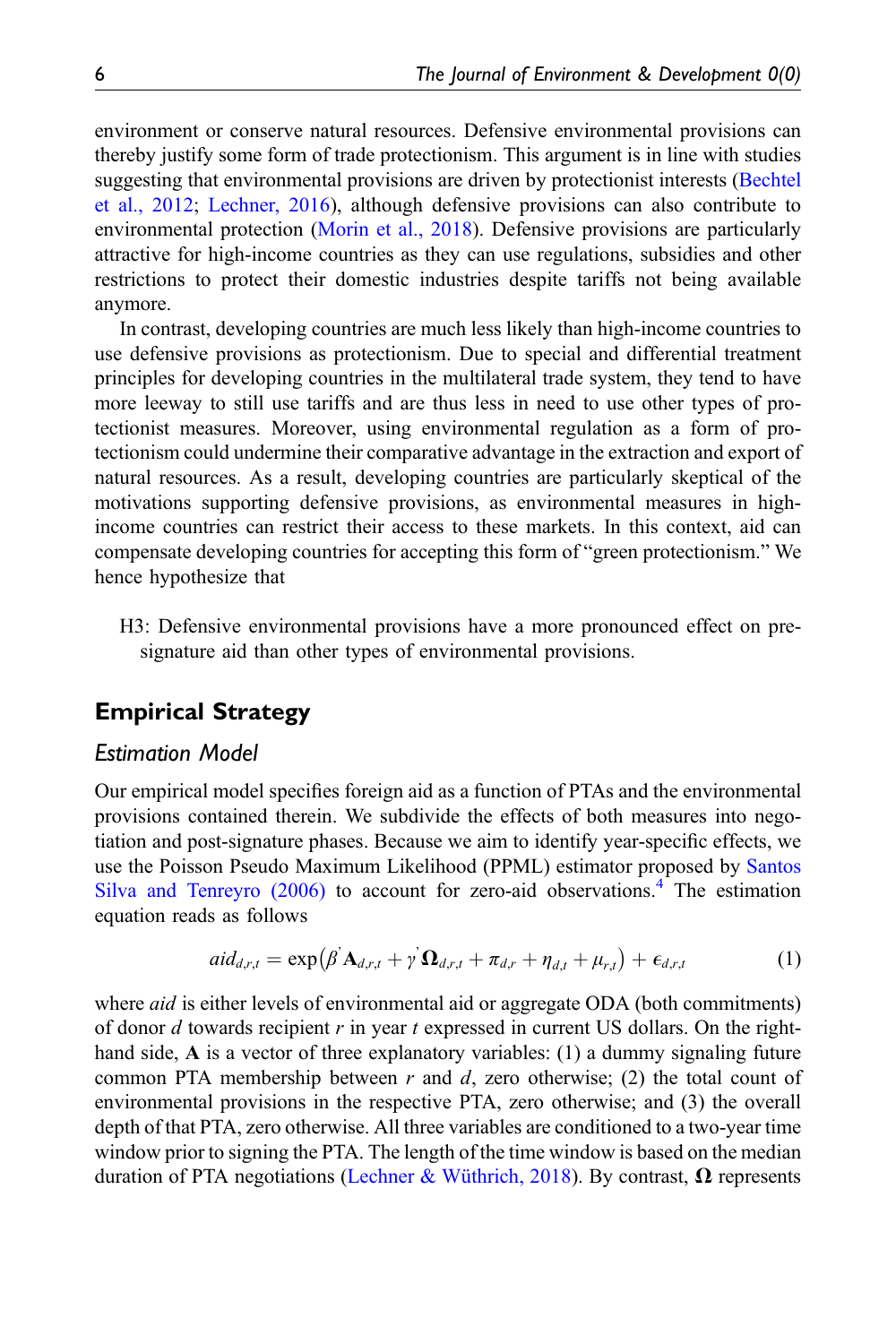a vector of the above three variables, yet conditioned to all years from PTA signature onwards, zero otherwise.

We fully acknowledge that the actual length of negotiations varies substantially across PTAs. However, three points speak against accounting for the individual length of negotiations of each PTA. First, information on negotiation lengths is not publicly available for most trade agreements. While governments sometimes issue press releases to announce the launch of exploratory trade discussions, such as the organization of a first negotiation round or inaugural trade talks between heads of governments, this is rarely the case and the actual start of trade negotiations is seldom communicated in public domain [\(Lechner & Wüthrich, 2018\)](#page-26-9). Second, trade negotiations are often irregular and punctuated processes. Take the EU-Mercosur agreement as an example: While negotiations for this agreement started in 1999, they were characterized by continuous on-off talks for a period of 20 years. Considering this entire on-off negotiation period would probably lead to misleading conclusions about the relationship between the content of the trade agreement and pre-signature side-payment as there have been many years without any meaningful talks, let alone concrete progress. Third, irrespective of the actual length of negotiations, we focus intentionally on the hot negotiation phase that is particularly relevant for carrying recipient countries "over the doorstep." Seen from this angle, a two-year time window prior to PTA signature captures the potentially most decisive negotiations phase. To address suspicion of arbitrariness in the specification of the pre-signature time window, however, we also test our model specification using shorter and longer negotiation time windows in a later extension, which provide full support for our baseline specification.

The variable expressing the count of environmental provisions varies across PTAs but it remains constant for a given PTA upon its signature. Whereas PTA environmental provisions differ in terms of scope and depth, their aggregation is a good proxy for the concerns related to environmental issues in the PTA, or bluntly the overall level of greenness of PTAs ([Morin et al., 2018](#page-26-4)). While our main interest is on the effect of environmental provisions, avoiding an omitted variables bias requires joint estimation with the PTA dummy because a positive observation for environmental provisions in country pairs underlies the necessary condition of a common PTA. Also, note that controlling for the overall PTA effect by means of the PTA dummy alongside explicitly incorporating the number of PTA environmental provisions allows the identification of the relationship between PTA content and aid.

For similar reasons, we include PTA depth as a control variable. PTA depth is a synthetic categorical indicator on the design of PTAs. It ranges between 1 and 7, and is measured as the degree of tariff liberalization and cooperation in the areas of services trade, investments, standards, public procurement, competition, and intellectual property rights ([Dür et al., 2014](#page-25-10)). Lower scores of PTA depth indicate shallower agreements. While the indicator does not capture the extent of environmental provisions, it is highly correlated with it (with a correlation coefficient of roughly 0.9). Despite the absence of environmental aspects, however, the level of bilateral environmental aid could be influenced by depth if donors rededicated aid purposes in view of PTA content.<sup>[5](#page-21-3)</sup>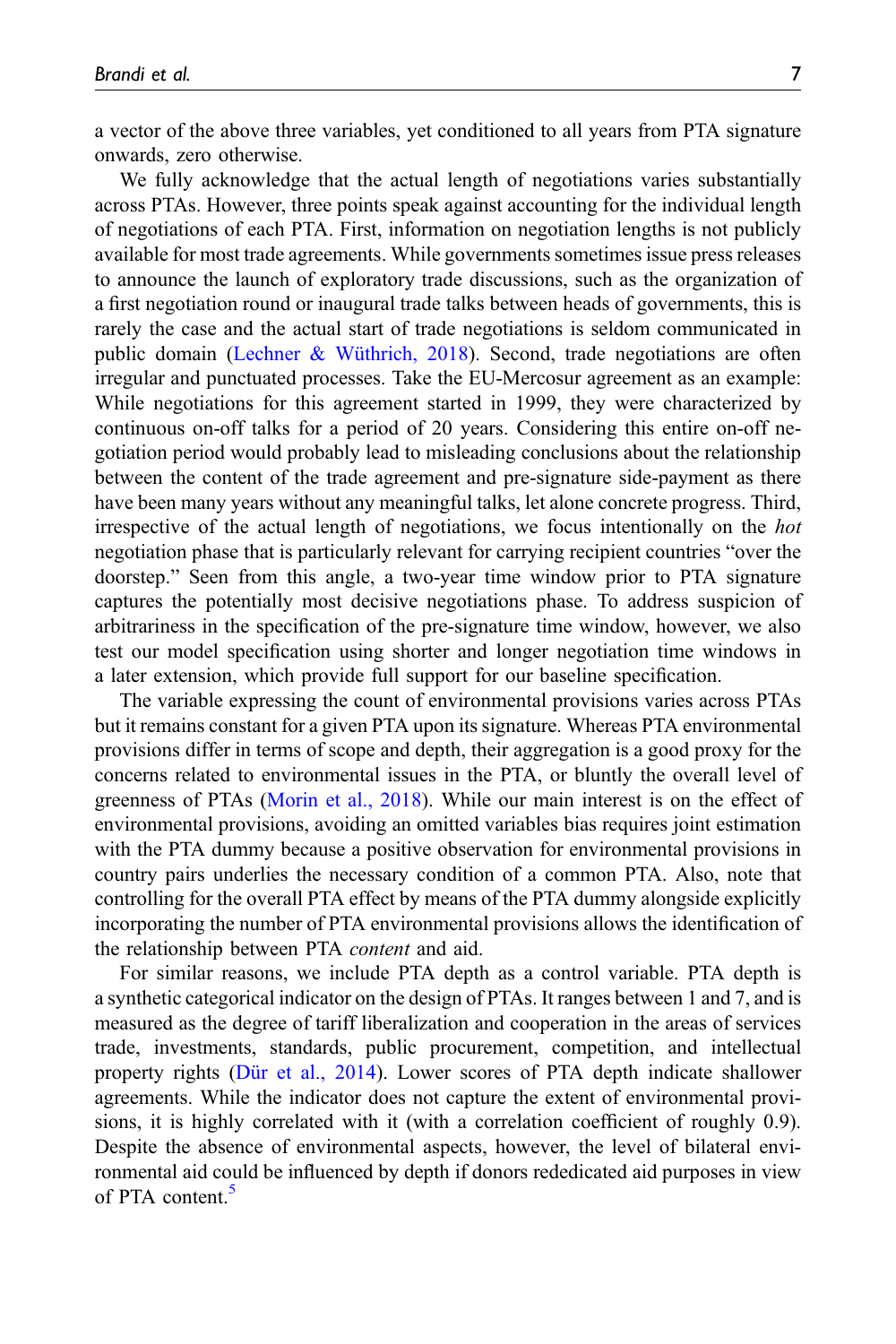Lastly,  $\pi_{d,r}$ ,  $\eta_{d,t}$ , and  $\mu_{r,t}$  are country-pair and country-year fixed effects, respectively, to control for heterogeneity across panel dimensions. In particular,  $\pi_{d,r}$  captures timeinvariant ties between donors and recipients, such as their mutual distance or historical aid and trade relationships, that may be correlated not only with current bilateral aid, but more specifically the formation of a common PTA and the extent of environmental provisions contained therein. Similarly, all three items could be determined by timevarying individual donor and recipient characteristics. For example, donor-year effects capture both the temporal evolution and idiosyncrasies of PTA templates as well as the behavior in aid allocation.<sup>[6](#page-21-4)</sup>

## Data

For empirical implementation, we utilize OECD Development Assistance Committee (DAC) ([2020\)](#page-26-10) data and construct a bilateral panel of annual environmental aid and aggregate ODA commitments of the 10 DAC donors towards all 147 recipients that have received environmental aid for at least one year in the period from 2002 to 201[7](#page-22-0). Sample donor and recipient countries are listed in [Supplementary Appendix Tables A1](https://journals.sagepub.com/doi/suppl/10.1177/10704965221076070) [and A2](https://journals.sagepub.com/doi/suppl/10.1177/10704965221076070), respectively. The OECD's Credit Reporting System (CRS) allows for a distinction of specific purposes attached to aid. For aid targeting global environmental objectives, we rely on the "Rio marker" and use commitments with a designated principal objective to support environmental sustainability. Data on environmental aid is available only from 2002 and onwards. Given its common trade policy, the EU is treated as a single entity. To this end, we sum up annual aid by individual DAC EU members (taking into account individual accession years) and the EU Commission.<sup>[8](#page-22-1)</sup>

Due to data availability of environmental aid, we rely on commitments instead of disbursements for both dependent variables to allow for direct comparison. While acknowledging that commitments are usually subject to multi-annual strategic plans so that single years are not necessarily independent from each other (Davies  $\&$  Klasen, [2019\)](#page-24-9), disbursements are based on donors' decisions in the past, and thus not necessarily linked to current events such as PTA negotiations. By contrast, commitments provide a sufficient degree of incentive in the year of announcement because of formalized future support. What is more, according to Berthélemy and Tichit (2004), donors have full control only over commitments while disbursements also depend on the willingness of recipients to accept financial support and the managing capacities to handle it. Commitments are thus the only aid measure in the hands of donors that qualifies directly for strategic considerations.

Bilateral aid data are matched with PTA membership information, based on the Design on Trade Agreements (DESTA) database [\(Dür et al., 2014](#page-25-10)), and the environmental provisions included in these PTAs, taken from the Trade and Environment Database (TREND) [\(Morin et al., 2018\)](#page-26-4). TREND records nearly 300 different types of environmental provisions identified in more than 730 PTAs. Created by manual coding, it is the most fine-grained and wide-ranging data on environmental provisions in PTAs. To probe our third hypothesis, we follow [Blümer et al. \(2020\)](#page-24-1) and categorize environmental provisions by type and take account of defensive (67 in TREND) and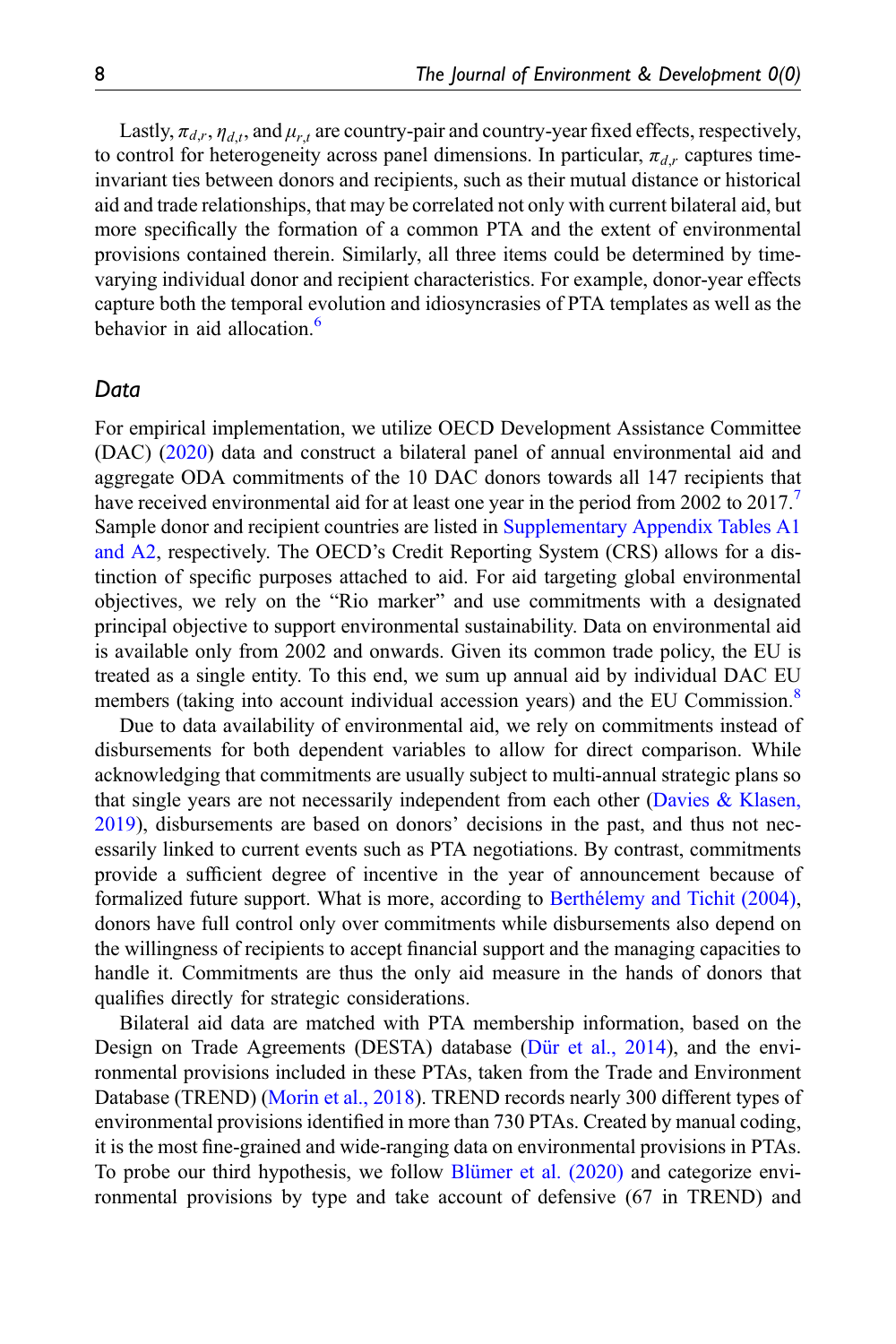development-related (17 in TREND) provisions. Counting 32 defensive provisions, the EVFTA is the most defensive PTA in our sample.<sup>9</sup>

We exclude country pairs with more than one newly signed PTA in our time series, as implementation effects of the former could not be disentangled from the run-up effects of the latter. Also, because aid commitments are highly volatile over time, we allow for a reference period of at least 2 years (within country pairs), which is neither affected by the in-force period of a PTA nor by the 2 years prior to its signature, by disregarding country pairs with a PTA signed before 2006.<sup>[10](#page-22-3)</sup>

[Table 1](#page-8-0) illustrates the PTAs considered for empirical analysis by donors. A complete list can be found in [Table A3](https://journals.sagepub.com/doi/suppl/10.1177/10704965221076070) in the Supplementary Appendix. Notably, the extent of environmental provisions in PTAs substantially varies by donor.

Moreover, we would like to refer to the variation in the number of environmental provisions even within donor-PTAs, and thus across time. While the core of PTA templates is generally stable, specific content is regularly adjusted and thus not identical over longer periods of time [\(Morin & Rochette, 2017](#page-26-7)). In the case of the EU, for example, the bloc used different templates for neighbors and accession candidates compared to remaining countries. In the United States, the original template (modeled after NAFTA) was changed in 2007 for the US-Peru agreement, when the Democrats gained control of both the House of Representatives and the Senate.

[Figure 1](#page-9-0) displays the distribution of the total count of environmental provisions in the PTAs considered for empirical analysis by donors. As can be seen, the count of environmental provisions in the PTAs signed by the EU, for example, ranges between 17 (for the 2006 EU-Albania Stabilization and Association Agreement) and 133 (for the 2012 Association Agreement between the EU and Central America). These two agreements are representative for the evolutionary trend that is visible in particular for the EU PTAs, when

| Donor                | Number of PTAs | Average Number of Environmental provisions |  |  |  |  |
|----------------------|----------------|--------------------------------------------|--|--|--|--|
| Australia            | 2              | 33.5                                       |  |  |  |  |
| Canada               | 5              | 78.6                                       |  |  |  |  |
| European Union       | 13             | 72.7                                       |  |  |  |  |
| Iceland              | п              | 33                                         |  |  |  |  |
| Japan                | 6              | 37.3                                       |  |  |  |  |
| Korea, Rep.          | 6              | 57.8                                       |  |  |  |  |
| New Zealand          | $\overline{2}$ | 48.5                                       |  |  |  |  |
| Norway               | п              | 33                                         |  |  |  |  |
| Switzerland          | 12             | 34.5                                       |  |  |  |  |
| <b>United States</b> | 3              | 78.7                                       |  |  |  |  |
| Total                | 48             | 55.4                                       |  |  |  |  |

Table 1. Preferential Trade Agreements Considered for Empirical Analysis by Donors.

<span id="page-8-0"></span>Notes: Some sample donors share the same PTAs. For example, while Switzerland has signed an additional individual PTA, the three EFTA members in our sample (Iceland, Norway and Switzerland) share 11 PTAs. Similarly, Australia and New Zealand both signed the same PTA with the Association with Southeast Asian Nations (ASEAN). Total excludes these double counts of preferential trade agreements across donors.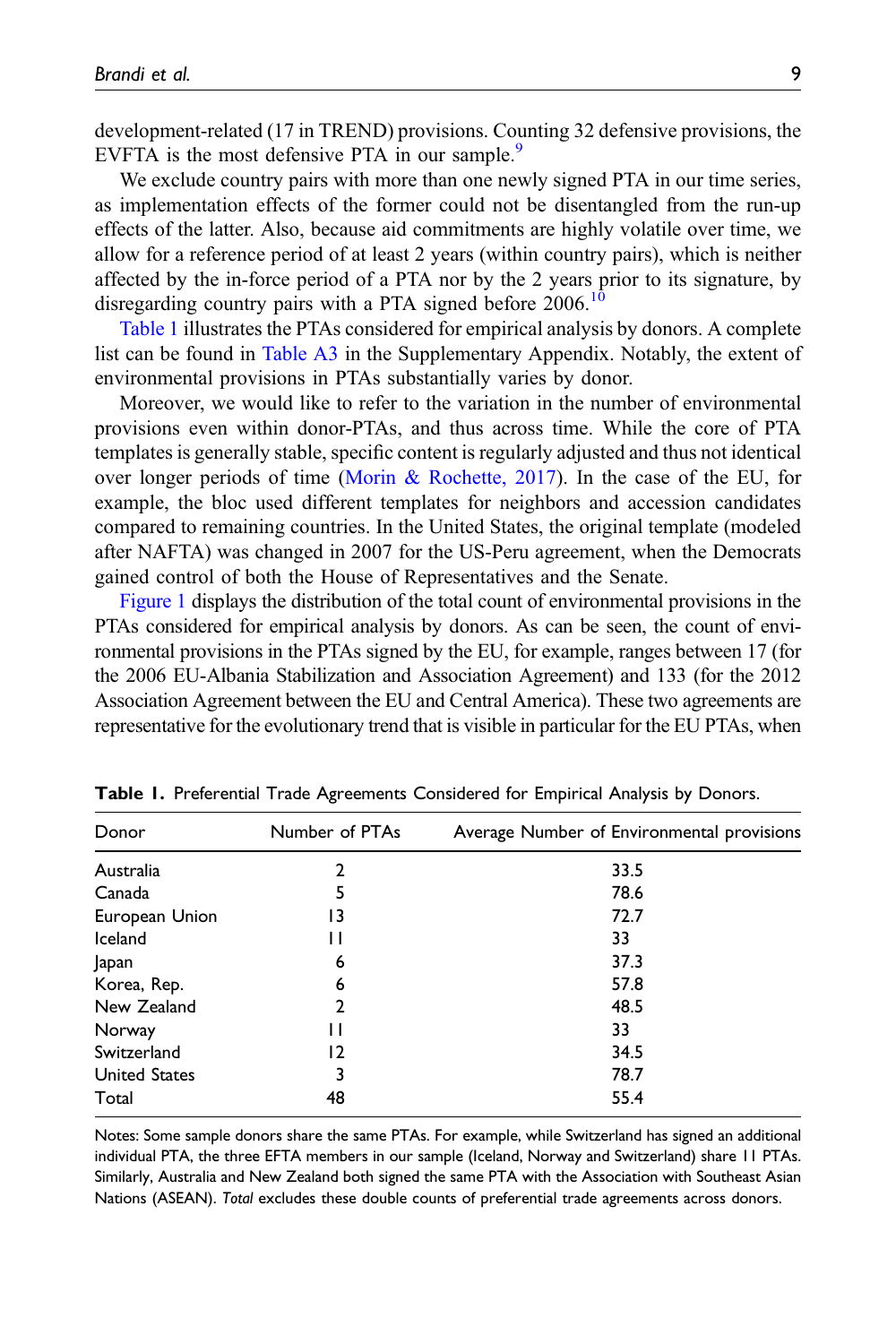

<span id="page-9-0"></span>Figure 1. Box-and-whisker plot of environmental provisions by donor-PTAs. Notes: Own computation based on data of PTAs considered for empirical analysis (see text for details). Upper and lower boundaries of the box display  $75<sup>th</sup>$  and  $25<sup>th</sup>$  percentiles and the vertical line in the box represents the median.

the bloc gradually updated its PTA template from an average of 36 PTA environmental provisions before 2010 to the one that includes more than 100 after 2010.

# Estimation Results and Discussion

# Baseline Results

Estimation results for the full sample are shown in [Table 2.](#page-10-0) For both dependent variables (environmental aid and aggregate ODA), we initially exclude PTA depth to address multicollinearity concerns, and run a reduced model including only the chronologically subdivided variables for PTA membership and environmental provisions. Focusing on the negotiation phase of PTAs, there is no indication of a general PTA-specific or environmental-provisions-specific relationship with environmental aid at any of the standard significance levels in their joint estimation in column (1) and when using PTA depth as additional control in column (2).

This is in contrast to aggregate ODA. In accordance with  $H_1$ , both columns (3) and (4) suggest that the more environmental provisions PTAs contain, the more ODA is provided during previous negotiations. Lending support to  $H_2$ , we thus find pre-signature side-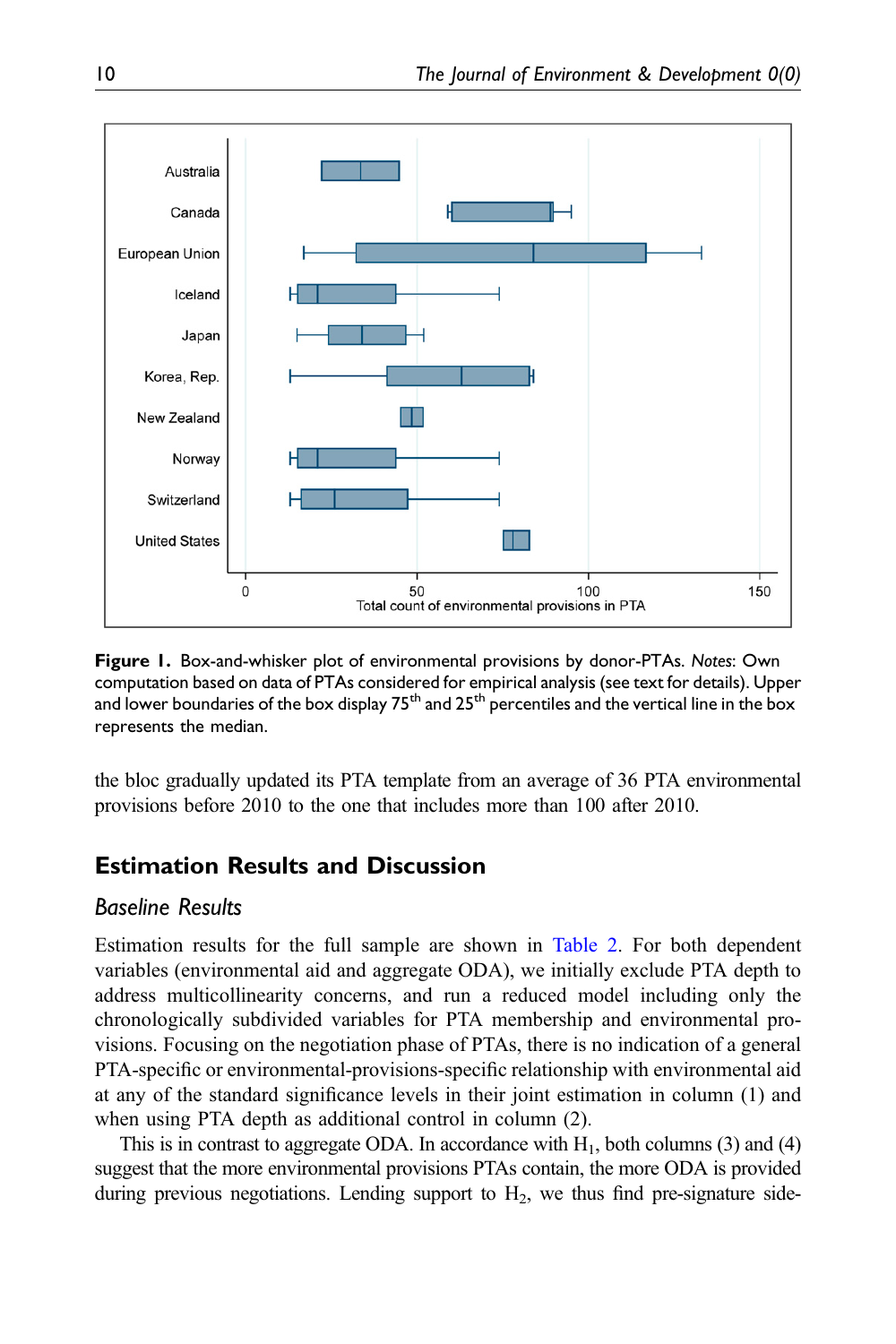| Environmental Aid        |                        | Aggregate ODA            |                          |
|--------------------------|------------------------|--------------------------|--------------------------|
| (1)                      | (2)                    | (3)                      | (4)                      |
|                          |                        |                          |                          |
| $-0.129$<br>(0.729)      | $-0.723$<br>(1.025)    | $-0.376**$<br>(0.191)    | $-0.134$<br>(0.305)      |
| $-0.00622$<br>(0.00780)  | $-0.0102$<br>(0.0108)  | $0.0118***$<br>(0.00285) | $0.0140***$<br>(0.00382) |
|                          | 0.154<br>(0.229)       |                          | $-0.0683$<br>(0.0743)    |
|                          |                        |                          |                          |
| 0.596<br>(0.779)         | 0.576<br>(1.106)       | 0.0247<br>(0.276)        | $-0.0499$<br>(0.234)     |
| $-0.0186**$<br>(0.00917) | $-0.0185$<br>(0.0115)  | 0.00250<br>(0.00389)     | 0.00190<br>(0.00513)     |
|                          | 0.00195<br>(0.233)     |                          | 0.0212<br>(0.0596)       |
| 12,678<br>862<br>0.884   | 12,673<br>862<br>0.884 | 18,588<br>1,208<br>0.937 | 18,583<br>1,208<br>0.937 |
|                          |                        |                          |                          |

#### Table 2. Baseline Estimation Results.

<span id="page-10-0"></span>Notes: Estimations performed with PPML. Dependent variables defined in levels of environmental aid and aggregate ODA, respectively. Robust, clustered (at country pair level) standard errors in parentheses. Asterisks denote the level of statistical significance with  $*** p < 0.01$ ,  $** p < 0.05$ ,  $* p < 0.1$ . Country-pair and country-year fixed effects always included but not reported.

payments only in the form of aggregate ODA, but not through environmental aid.<sup>11</sup> Interestingly, the statistical insignificance of the coefficient for depth in column (4) indicates that the degree of tariff liberalization under a PTA or the level of cooperation in the areas of services trade, investments, standards, public procurement, competition, and intellectual property rights do not provoke a similar effect, at least not when considered together.

Arguably, another interpretation of our findings on the relationship between PTA environmental provisions and pre-signature ODA is possible. Under this alternative interpretation, PTA environmental provisions are the endogenous result of negotiations with PTA partners. More specifically, high-income countries could use aid proactively during negotiations to increase the number of environmental provisions in their PTAs with developing countries. From an econometric point of view, our estimates could be biased in case of reverse causality or the reciprocal determination of environmental provisions and ODA during PTA negotiations.

Two lines of argumentation, however, support our argument that causality operates from anticipated environmental provisions to aid. First and foremost, as discussed in Hypotheses, high-income countries typically use pre-defined template agreements when entering into negotiations for a new PTA, thus leaving no de facto scope for developing countries to influence the extent of non-tariff provisions.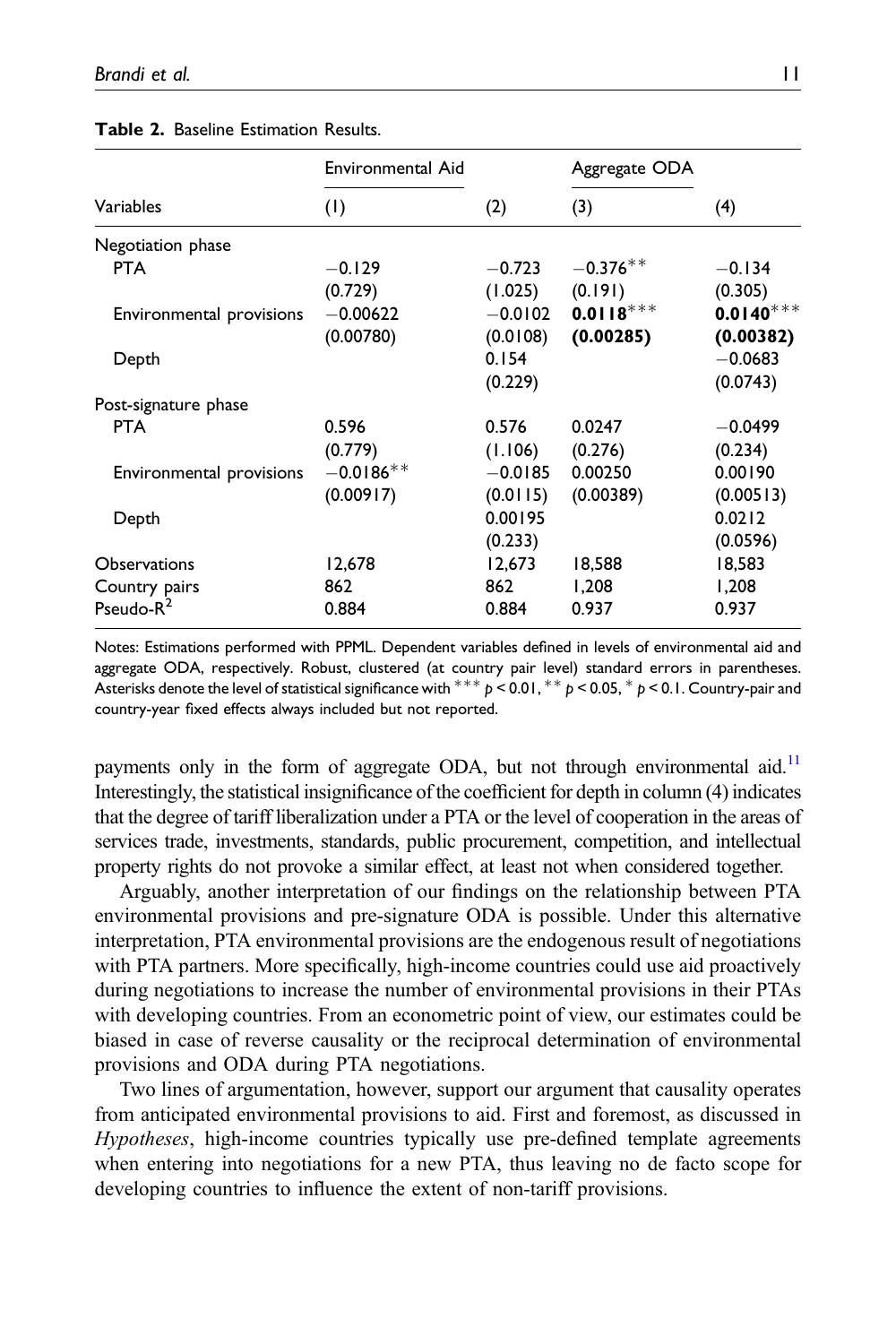Second, we complement this anecdotal evidence econometrically by a two-stage control function approach to address and test for potential endogeneity of environmental provisions in equation [\(1](#page-5-0)). The control function approach relies on the same identification conditions as instrumental variables estimation but typically comes with greater computational flexibility, especially in the context of high-dimensional threeway fixed effects, and is applicable also in non-linear model settings such as PPML. To this end, we first estimate a linear regression model of environmental provisions (upon PTA formation) on standard gravity variables retrieved from the CEPII gravity dataset ([Head et al., 2010\)](#page-25-11), including time-varying donor and recipient gross domestic products and population sizes, time-invariant bilateral distance, language commonality and colonial ties, and the time-varying product of donor and recipient scores on the Yale Environmental Performance Index (EPI) [\(Wendling et al., 2020\)](#page-27-5) as exclusion variable. The EPI is composed of several performance indicators and ranks countries according to their environmental health and ecosystem vitality, which could be indicative of a country's interest and willingness towards environmental regulation (in trade agreements).<sup>[12](#page-22-5)</sup> We then use the residuals obtained from this reduced form regression as an additional control variable in equation [\(1](#page-5-0)) which is estimated with PPML.

Results of the second-stage estimation are shown in [Table 3](#page-12-0). Please note that the observation size is reduced in comparison to our baseline estimation results, partly owing to data gaps in the EPI. Notably, the EPI does not track all countries across survey waves, and especially developing countries are recorded only for later years. While column (1) uses only available data, column (2) reports estimation results when missing data points of EPI scores for the years prior to the initial survey are filled with the earliest available observations. In both columns, a simple t-test for the reduced form residuals indicates that the exogeneity assumption of environmental provisions cannot be rejected at any of the standard significance levels. Although statistical significance is reduced in comparison to Table (2), results confirm our above interpretation about the relationship between the number of environmental provisions in upcoming PTAs and ODA provided during negotiations. While a difference in coefficients between our baseline estimations and those relying on the control function approach could generally point towards an invalid exclusion restriction for the latter, we obtain nearly identical coefficients when restricting observations of our baseline estimations to those used in [Table 3](#page-12-0). [13](#page-22-6)

Similarly, the probability that countries come to agree on a joint PTA at all could be affected by side-payments during negotiations. Previous literature, however, provides no indication of the validity of this line of argumentation and has instead identified economic, geographical and socio-political characteristics (e.g., [Baier & Bergstrand,](#page-23-8) [2004;](#page-23-8) Márquez-Ramos et al., 2011), or domino and contagion effects (e.g, [Baier et al.,](#page-23-9) [2014;](#page-23-9) [Baldwin & Jaimovich, 2012\)](#page-23-10) as the main determinants of PTA formation. Based on this evidence, we believe that it is reasonable to argue that the overall agreement on PTA formation is shaped by a number of *structural* variables rather than by ad-hoc aid flows shortly prior to the signature of a PTA. In line with common practice across literature [\(Head & Mayer, 2014](#page-25-12); [Yotov et al., 2016](#page-27-6)), all of these structural factors are controlled for by means of time-invariant country-pair- and time-varying country-year fixed effects.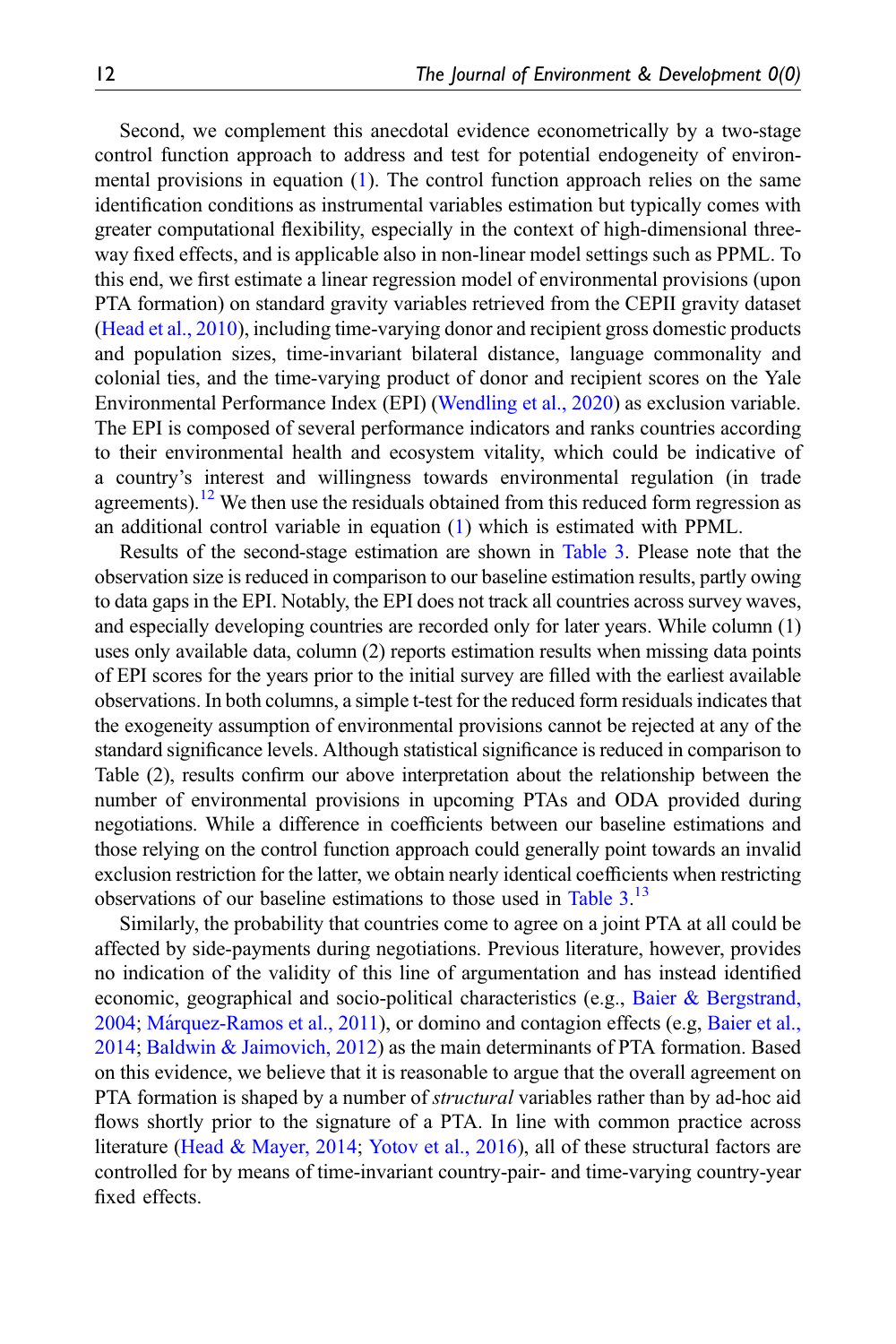| Variables                | (1)       | (2)       |  |
|--------------------------|-----------|-----------|--|
| Negotiation phase        |           |           |  |
| <b>PTA</b>               | $-0.536$  | $-0.486$  |  |
|                          | (0.881)   | (0.733)   |  |
| Environmental provisions | $0.0251*$ | $0.0242*$ |  |
|                          | (0.0145)  | (0.0135)  |  |
| Depth                    | $-0.0749$ | $-0.0784$ |  |
|                          | (0.150)   | (0.138)   |  |
| Post-signature phase     |           |           |  |
| <b>PTA</b>               | 0.0939    | 0.0228    |  |
|                          | (0.901)   | (0.773)   |  |
| Environmental provisions | 1.081     | 0.599     |  |
|                          | (1.055)   | (1.283)   |  |
| Depth                    | $-0.0766$ | $-0.0766$ |  |
|                          | (0.128)   | (0.117)   |  |
| Reduced form residuals   | $-1.066$  | $-0.584$  |  |
|                          | (1.050)   | (1.280)   |  |
| <b>Observations</b>      | 10,191    | 14,766    |  |
| Country pairs            | 897       | 964       |  |
| Pseudo- $R^2$            | 0.927     | 0.931     |  |

Table 3. Aggregate ODA Estimation Results Using Control Function Approach.

<span id="page-12-0"></span>Notes: Table shows the second-stage PPML estimation results of a two-stage control function approach. See Estimation results and discussion for details. Bootstrapped standard errors in parentheses (1000 replications). Asterisks denote the level of statistical significance with  $*** p < 0.01$ ,  $** p < 0.05$ ,  $* p < 0.1$ . Country-pair and country-year fixed effects always included but not reported.

Assessing the findings for the post-signature period reveals that all post-signature coefficients of the explanatory variables are consistently statistically insignificant across ODA regressions. For environmental aid, we find evidence for an inverse relationship with environmental provisions in column (1) of [Table 2](#page-10-0) but statistical significance disappears when controlling for PTA depth in column (2). While contrary to expectation with regard to the idea that environmental aid might be provided to promote the implementation of PTAs' environmental provisions, these findings could be due to our aggregation of provisions and differ with respect to their type and purpose and can also be explained by policy substitution. The non-effect of PTAs on aggregate ODA is consistent with [Baccini and Urpelainen \(2012\),](#page-23-3) who find that post-signature side-payments are conditional on recipient countries being democracies and particularly short-lived.

In [Supplementary Appendix Table A5](https://journals.sagepub.com/doi/suppl/10.1177/10704965221076070), we provide estimation results when allowing for shorter reference periods (within country pairs), and variation in the length of the time window prior to signing the PTA. While these amendments also have an effect on the composition of both sample countries and PTAs, an interesting finding across columns is that the number of environmental provisions is associated with pre-signature aid only shortly prior to the signature of a PTA, that is, in the potentially most decisive phase of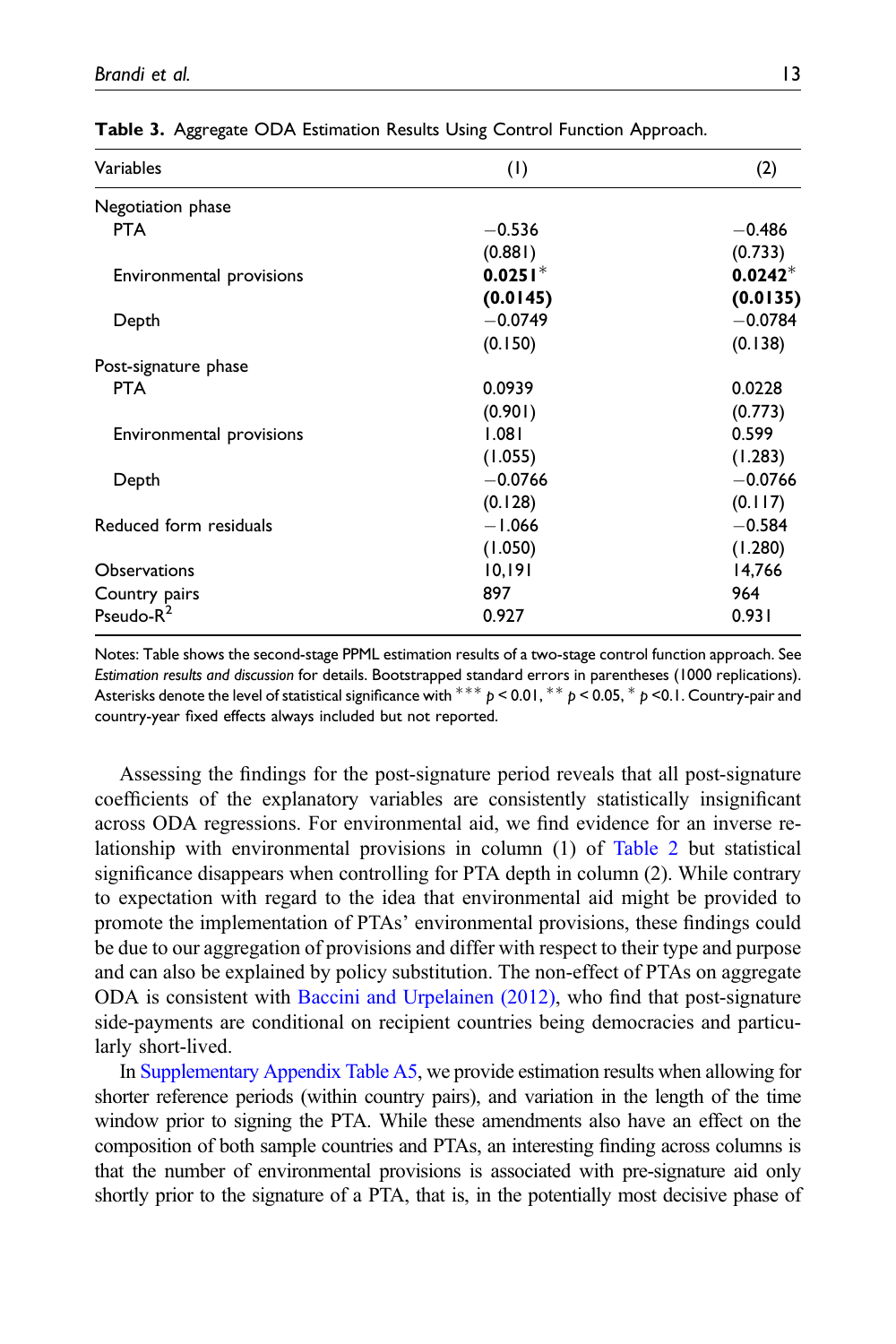negotiations. Adjusting the negotiation phase time window to more than 3 years, however, does not reveal a statistically significant relationship, advocating for the length and rigor of the pre-signature time window in our baseline model specification.

A simple placebo test provides additional support to our inference. More specifically, we replicate our baseline analysis by modeling time windows around the year of a PTA's entry into force, instead of using signature years. Following our baseline specification, we use a two-year time window prior to entry into force. As for the sample PTAs, the average time between signature and entry into force is roughly 2 years. While for some PTAs we observe immediate (provisional) implementation upon signature (e.g., the 2008 China-New Zealand agreement or the 2008 CARIFORUM-EU Economic Partnership Agreement) or extreme lags of 7 years (the 2008 Bosnia and Herzegovina-EU Stabilization and Association Agreement), EVFTA and the 2016 EFTA-Philippines agreement had not entered into force within our period of analysis. Estimation results are shown in [Supplementary Appendix Table A6](https://journals.sagepub.com/doi/suppl/10.1177/10704965221076070), and reveal no indication of side-payments before a PTA's entry into force. This non-finding makes intuitively sense: Once the PTA is signed, potentially controversial content does not require side-payments any more.

# **Extensions**

We apply a number of sensitivity checks to our above findings related to pre-signature aggregate ODA. To begin with, we account for the heterogeneity of environmental provisions. Shedding light on  $H_3$ , [Table 4](#page-14-0) displays the estimation results for defensive environmental provisions in comparison with development-related provisions, the latter seeking to promote financial assistance for and environmental capacity-building in developing countries. We first consider defensive and development provisions separately alongside the total count of environmental provisions in columns (1) and (2), respectively, and estimate their joint effects in column (3). While pre-signature estimation results confirm our previous findings to the effect that the total number of environmental provisions is still significant throughout, the coefficient estimates for the two types of environmental provisions signal a deviation from the overall effect in column (3). More specifically, in line with  $H_3$ , we find defensive provisions to have a more pronounced relationship with pre-signature ODA. As expected and following our interpretation put forth above, high-income countries thus seem to put comparatively more money on the table to compensate developing countries for accepting defensive environmental provisions. Development-related provisions, on the other hand, intuitively reduce the need for financial side-payments. This is not surprising as developing countries can expect more assistance during the implementation phase of the PTA when development-related provisions are included in the agreement. It thus appears reasonable that acceptance of these types of provisions does not warrant presignature compensation.

Second, we add other types of PTA provisions to equation [\(1](#page-5-0)). More specifically, uncontrolled features of trade agreements which are not captured by the different components of PTA depth, such as labor standards or clauses on human rights, could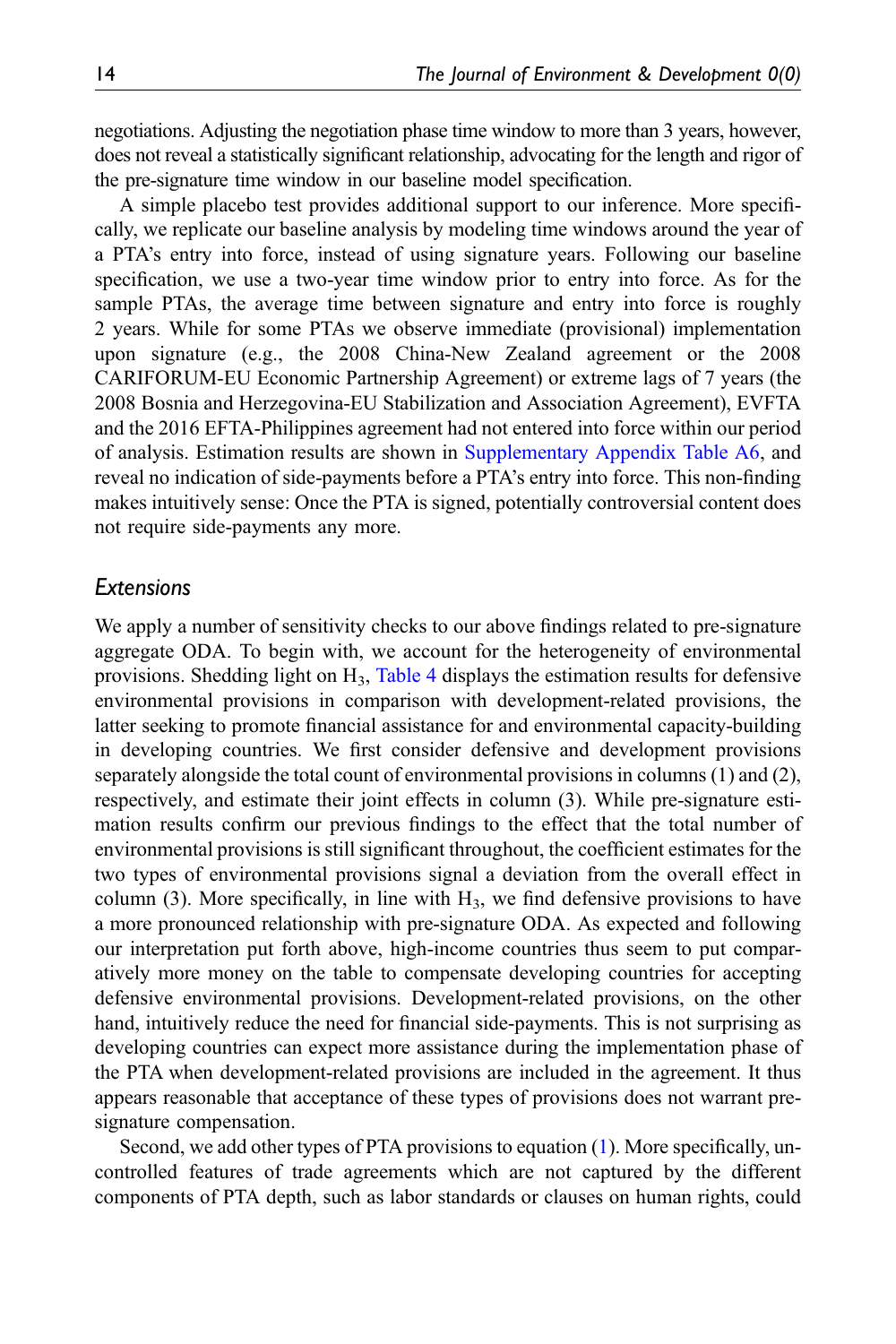| Variables                | (2)         | (3)         | (7)         |
|--------------------------|-------------|-------------|-------------|
| Negotiation phase        |             |             |             |
| <b>PTA</b>               | $-0.300$    | $-0.181$    | $-0.485$    |
|                          | (0.340)     | (0.324)     | (0.329)     |
| Environmental provisions | $0.0111***$ | $0.0153***$ | $0.0129***$ |
|                          | (0.00398)   | (0.00345)   | (0.00364)   |
| Defensive                | 0.0215      |             | $0.0398***$ |
|                          | (0.0143)    |             | (0.0128)    |
| Development              |             | $-0.0315$   | $-0.0864**$ |
|                          |             | (0.0367)    | (0.0409)    |
| Depth                    | $-0.0547$   | $-0.0538$   | $-0.0277$   |
|                          | (0.0732)    | (0.0821)    | (0.0760)    |
| Post-signature phase     |             |             |             |
| <b>PTA</b>               | $-0.190$    | $-0.0328$   | $-0.267$    |
|                          | (0.288)     | (0.230)     | (0.307)     |
| Environmental provisions | $-0.000388$ | 0.00153     | 0.000457    |
|                          | (0.00550)   | (0.00576)   | (0.00573)   |
| Defensive                | 0.0202      |             | 0.0278      |
|                          | (0.0194)    |             | (0.0209)    |
| Development              |             | 0.00926     | $-0.0305$   |
|                          |             | (0.0582)    | (0.0653)    |
| Depth                    | 0.0293      | 0.0168      | 0.0360      |
|                          | (0.0600)    | (0.0582)    | (0.0586)    |
| <b>Observations</b>      | 18.583      | 18.583      | 18,583      |
| Country pairs            | 1,208       | 1,208       | 1,208       |
| Pseudo- $R^2$            | 0.937       | 0.937       | 0.937       |

Table 4. Aggregate ODA Sensitivity Analysis I (Different Types of Environmental Provisions).

<span id="page-14-0"></span>Notes: Estimations performed with PPML. Dependent variables defined in levels of aggregate ODA. Robust, clustered (at country pair level) standard errors in parentheses. Asterisks denote the level of statistical significance with  $*** p < 0.01$ ,  $** p < 0.05$ ,  $* p < 0.1$ . Country-pair and country-year fixed effects always included but not reported.

plausibly be correlated to both the level of greenness of PTAs and ODA. In order to allay corresponding endogeneity concerns, we use data from [Lechner \(2016\)](#page-25-6) and incorporate multi-dimensional indices that capture the extent of PTA provisions ad-dressing civil and political rights as well as economic and social rights.<sup>[14](#page-22-7)</sup> Higher scores in the indices indicate more stringent legalization in both fields. As with environmental provisions, both variables are continuous across PTAs but remain constant for a given PTA. In line with our baseline explanatory variables, the effects of both types of PTA provisions are differentiated between negotiation and post-signature phases.

Estimation results are displayed in [Table 5](#page-15-0) and confirm the previously identified positive relationship between the number of environmental provisions in upcoming PTAs and aggregate ODA commitments during negotiations throughout. While columns (1) and (2) consider separately civil and political rights and economics and social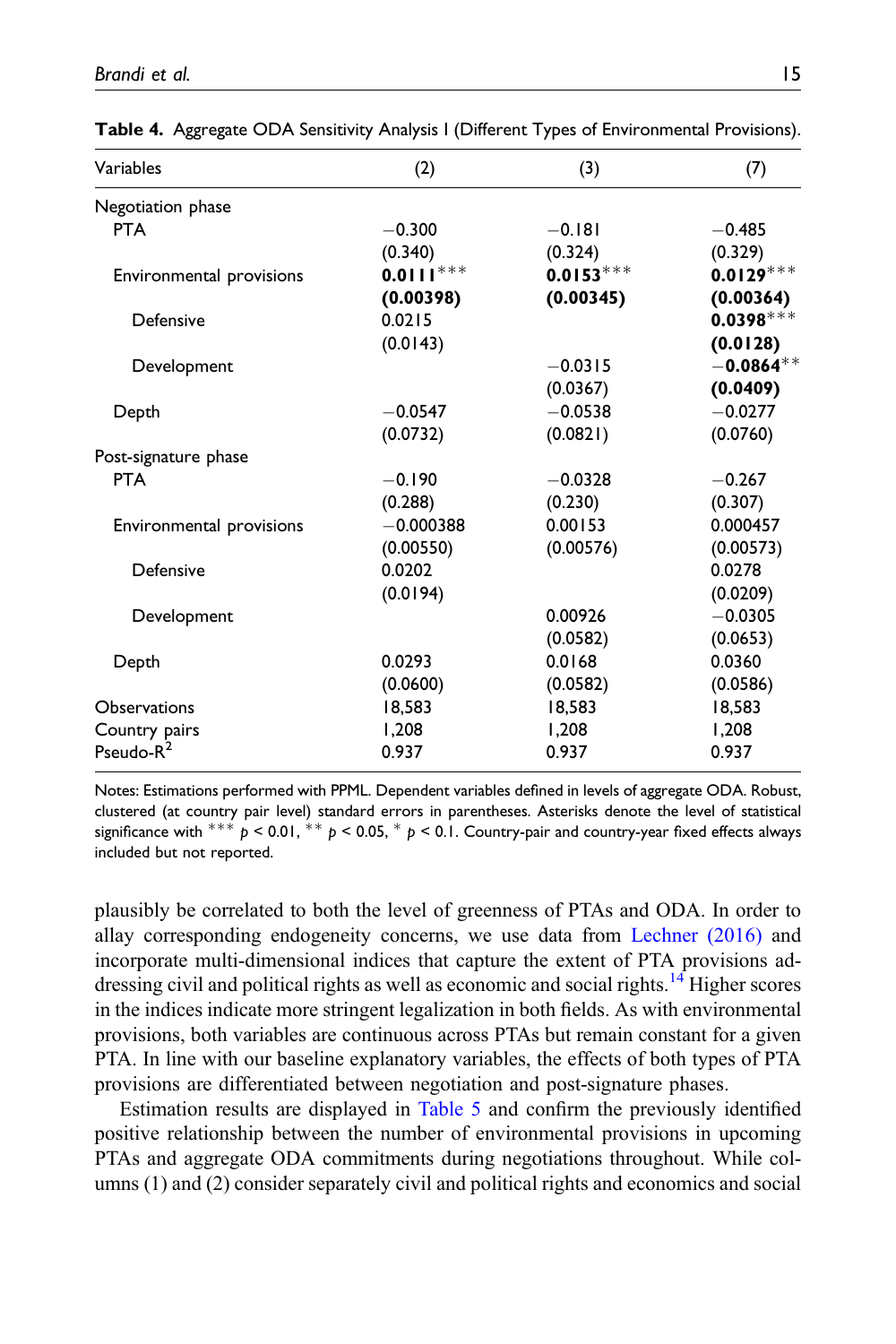| Variables                             | (1)         | (2)         | (3)         |
|---------------------------------------|-------------|-------------|-------------|
| Negotiation phase                     |             |             |             |
| <b>PTA</b>                            | $-0.255$    | $-0.492$    | $-0.446$    |
|                                       | (0.391)     | (0.522)     | (0.526)     |
| Environmental provisions              | $0.0135***$ | $0.00972*$  | $0.0107**$  |
|                                       | (0.00435)   | (0.00525)   | (0.00532)   |
| Depth                                 | $-0.104$    | $-0.206**$  | $-0.238**$  |
|                                       | (0.0864)    | (0.0878)    | (0.0988)    |
| Civil and political rights provisions | $0.104*$    |             | $-0.0168$   |
|                                       | (0.0607)    |             | (0.0771)    |
| Economic and social rights provisions |             | $0.334***$  | $0.352**$   |
|                                       |             | (0.132)     | (0.155)     |
| Post-signature phase                  |             |             |             |
| <b>PTA</b>                            | $-0.879**$  | $-1.040*$   | $-1.258**$  |
|                                       | (0.390)     | (0.586)     | (0.601)     |
| Environmental provisions              | $-0.00683$  | $-0.00928*$ | $-0.0113**$ |
|                                       | (0.00443)   | (0.00531)   | (0.00493)   |
| Depth                                 | $0.103*$    | $-0.0185$   | 0.0585      |
|                                       | (0.0609)    | (0.0679)    | (0.0598)    |
| Civil and political rights provisions | $0.287***$  |             | $0.215***$  |
|                                       | (0.0735)    |             | (0.0742)    |
| Economic and social rights provisions |             | $0.455***$  | $0.270*$    |
|                                       |             | (0.167)     | (0.157)     |
| <b>Observations</b>                   | 18,575      | 18,575      | 18,575      |
| Country pairs                         | 1.208       | 1,208       | 1,208       |
| Pseudo-R <sup>2</sup>                 | 0.937       | 0.937       | 0.937       |

Table 5. Aggregate ODA Sensitivity Analysis II (Controlling for Other PTA Provisions).

<span id="page-15-0"></span>Notes: Estimations performed with PPML. Dependent variables defined in levels of aggregate ODA. Robust, clustered (at country pair level) standard errors in parentheses. Asterisks denote the level of statistical significance with  $*** p < 0.01$ ,  $** p < 0.05$ ,  $* p < 0.1$ . Country-pair and country-year fixed effects always included but not reported.

rights, respectively, column (3) shows results for their joint estimation and hints at presignature side-payments for economic and social rights provisions alongside environmental provisions in the form of ODA. This does not come as a surprise given that economic and social rights provisions and environmental provisions often share similar purposes, namely, protecting domestic industries in high-income countries. Developing country exporters, by contrast, fear non-compliance with the environmental and social regulation demanded by high-income countries. As for the concerns of curtailed export potentials associated with increased environmental regulatory demands, there is a longheld controversial debate on labor standards in international trade policy, led by the suspicion of developing countries that stricter standards might compromise their comparative advantage in labor-intensive industries (e.g., [Busse, 2002](#page-24-11); [Salem &](#page-26-12) [Rozental, 2012\)](#page-26-12).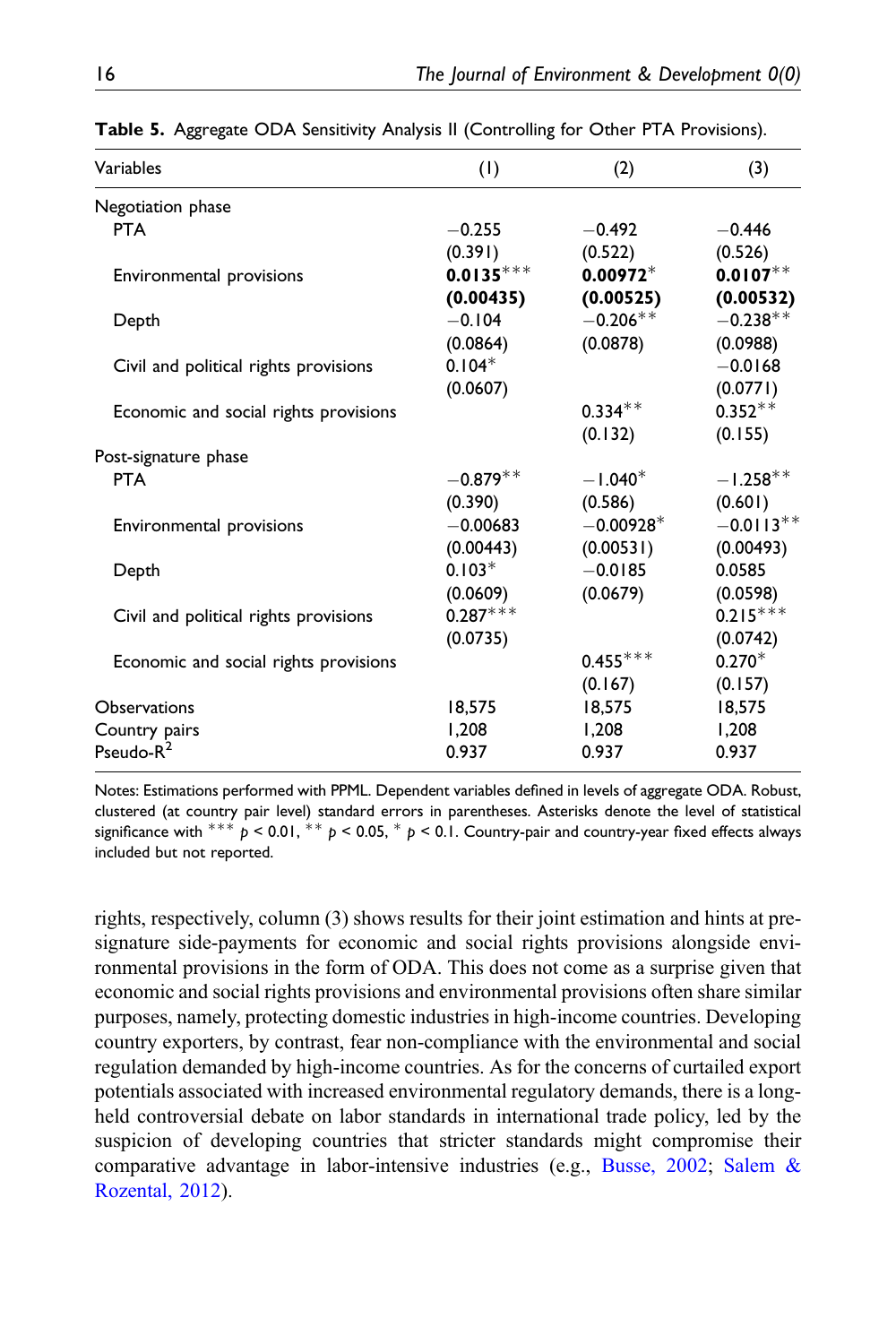<span id="page-16-0"></span>

|                                                                                                                                                                                                                                                                                                                                                            | Sample Variation         |                          |                        |                                         | Data Variation                     |                                     |
|------------------------------------------------------------------------------------------------------------------------------------------------------------------------------------------------------------------------------------------------------------------------------------------------------------------------------------------------------------|--------------------------|--------------------------|------------------------|-----------------------------------------|------------------------------------|-------------------------------------|
|                                                                                                                                                                                                                                                                                                                                                            | Mo EU                    | W/o US                   |                        | w/o EU & US w/o bottom/top 5 PTAs       | EU Commission Aid                  | EU Members Data                     |
| Variables                                                                                                                                                                                                                                                                                                                                                  |                          | ପି                       | ම                      | €                                       | ම                                  | $\widehat{\mathbf{e}}$              |
| Negotiation phase<br>PTA                                                                                                                                                                                                                                                                                                                                   | $-0.246$<br>(0.398)      | (0.245)<br>0.0765        | $-0.605*$<br>(0.344)   | $-0.202$                                | 0.0910                             | 0.0381                              |
| Environmental provisions                                                                                                                                                                                                                                                                                                                                   | $0.0214***$<br>(0.00757) | $0.00719**$<br>(0.00331) | (0.00730)<br>0.00922   | $(0.380)$<br>$0.0191***$<br>$(0.00377)$ | $(0.300)$<br>0.0161***<br>0.00386) | $(0.351)$<br>0.00947**<br>(0.00395) |
| Depth                                                                                                                                                                                                                                                                                                                                                      | $-0.0994$                | $-0.0653$                | 0.0774                 | $-0.112$                                | $-0.115*$                          | $-0.0731$                           |
|                                                                                                                                                                                                                                                                                                                                                            | (0.0824)                 | (0.0607)                 | (0.0707)               | (0.0853)                                | (0.0696)                           | (0.0805)                            |
| Post-signature phase<br>Ě                                                                                                                                                                                                                                                                                                                                  | 0.0801                   | 0.238                    | $-0.075$               | $-0.117$                                | 0.271                              | 0.0568                              |
|                                                                                                                                                                                                                                                                                                                                                            | (0.416)                  | (0.241)                  | $(0.384)$<br>$0.0116*$ | $(0.287)$<br>$0.00257$                  | $(0.284)$<br>$0.00202$             | $(0.257)$<br>$0.00244$              |
| Environmental provisions                                                                                                                                                                                                                                                                                                                                   | (0.00937)<br>0.0143      | $-0.00517$<br>(0.00455)  | 0.00662                | (0.00729)                               | (0.00513)                          | (0.00490)                           |
| Depth                                                                                                                                                                                                                                                                                                                                                      | $-0.0842$                | $-0.00112$               | $-0.0454$              | 0.0158                                  | $-0.0072$                          | $-0.0180$                           |
|                                                                                                                                                                                                                                                                                                                                                            | 0.0644                   | 0.0636)                  | (0.0640)               | (0.0758)                                | 0.0614                             | (0.0589)                            |
| Observations                                                                                                                                                                                                                                                                                                                                               | 16,722                   | 6,527                    | 14,666                 | 8,161                                   | 8,583                              | 44,328                              |
|                                                                                                                                                                                                                                                                                                                                                            | 1,089                    | 1,076                    |                        | $\frac{180}{1}$                         | 1,208                              | 3,060                               |
| Country pairs<br>Pseudo-R <sup>2</sup>                                                                                                                                                                                                                                                                                                                     | $\overline{560}$         | 0.945                    | 0.926                  | 0.939                                   | 3.915                              | 1.907                               |
| Notes: Estimations performed with PPML. Dependent variables defined in levels aggregate ODA. Robust, clustered (at country pair level) standard errors in pa-<br>rentheses. Asterisks denote the level of statistical significance with $^{***}$ b < 0.01, $^{**}$ p < 0.05, $^*$ p < 0.1. Country-pair and country-year fixed effects always included but |                          |                          |                        |                                         |                                    |                                     |

Table 6. Aggregate ODA Sensitivity Analysis III (Sample and Data Variation). Table 6. Aggregate ODA Sensitivity Analysis III (Sample and Data Variation).

not reported.

not reported.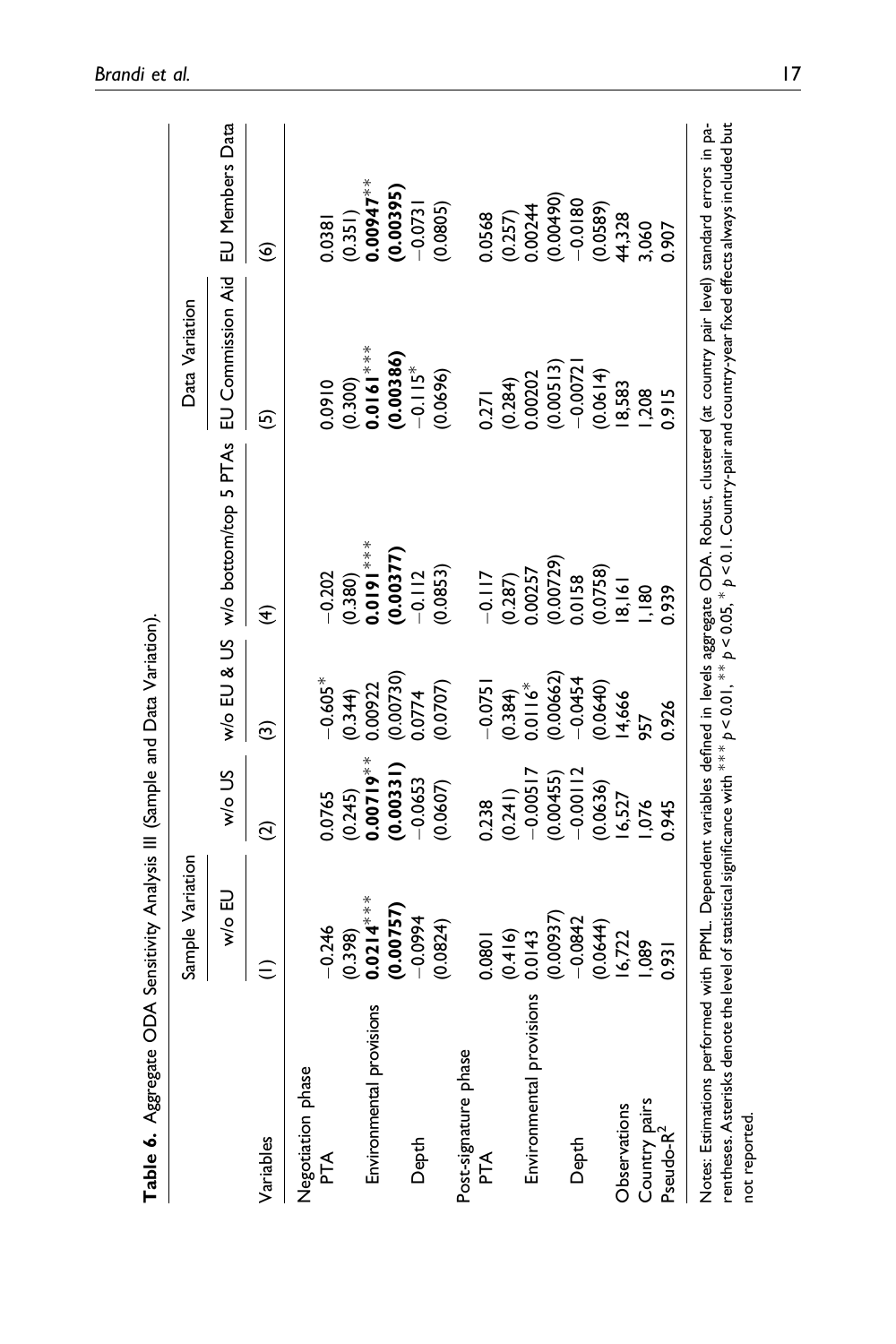Note that, in contrast to our baseline estimation results, PTA depth is now negatively associated with pre-signature ODA. Recalling that higher scores of PTA depth relate to often more complex and comprehensive trade agreements that are typically signed by the more advanced developing countries and emerging market economies instead of lower income and least-developed countries, this could be interpreted as a hint to the comparatively lower need of financial persuasiveness in regard to trade policy changes for this group of countries.<sup>[15](#page-22-8)</sup>

Third, estimation results in [Table 6](#page-16-0) show that our above findings on the relationship between PTA environmental provisions and aggregate ODA are not compromised either by dropping the five upper- and lower tail PTAs in terms of environmental provisions from the sample (column 4), taking into account only aid provided by the EU Commission (column 5) or using data for individual DAC EU members instead of treating the EU as a bloc (column  $6$ ).<sup>[16](#page-23-11)</sup> Furthermore, while our baseline findings still hold when dropping either the EU (column 1) or the United States (column 2) as donors individually, their joint exclusion in column (3) leaves behind a statistically insignificant coefficient of environmental provisions during PTA negotiations. In other words, pre-signature aid commitments relating to the count of environmental provisions seem to be specific to the two economic heavyweights.

There are several explanatory lines for these results. Our findings might reflect the fact that only the EU and the United States have the ambition to export their regulatory models globally. In addition, only these heavyweights might offer sufficient ODA in absolute term to have an effect on foreign attitude. At the same time, although its share in aggregate ODA has fallen to some 20 percent averaged across all DAC donors in recent years, tied-aid practice notoriously constitutes a larger fraction of EU and US foreign aid ([OECD, 2021\)](#page-26-13). Tying aid comes with the condition that recipients have to (at least partly) spend aid in the donor's market and is therefore known to reduce the benefits of aid for recipients [\(Roodman, 2006\)](#page-26-14).

By contrast, estimation results in column (3) reveal that other sample donors give ODA to PTA partners during post-signature phases depending on the number of environmental provisions contained in common PTAs. While the effect is estimated to be only slightly statistically significant and, at the same time, found as a rough average over the entire group of remaining DAC donors with potentially large differences among them, this insight does not hide an obvious strategic difference in the use of financial support related to PTA environmental provisions between the EU and the United States on the one side, and remaining DAC donors on the other.

Lastly, we run separate regressions for recipients, based on their EPI scores in 2018. Among the 147 sample recipients, the median index score is 52.05. We categorize recipients below this threshold as countries exhibiting "low greenness," those with higher values as "high greenness" countries. For 15 recipients, however, assignment is not possible due to missing EPI data. While EPI scores are positively correlated with GDP per capita, there is still a high degree of variation in EPI scores among the different income groups. Our classification nevertheless has to be interpreted as an indication of differing results by EPI groups rather than ultimate evidence for a causal relationship.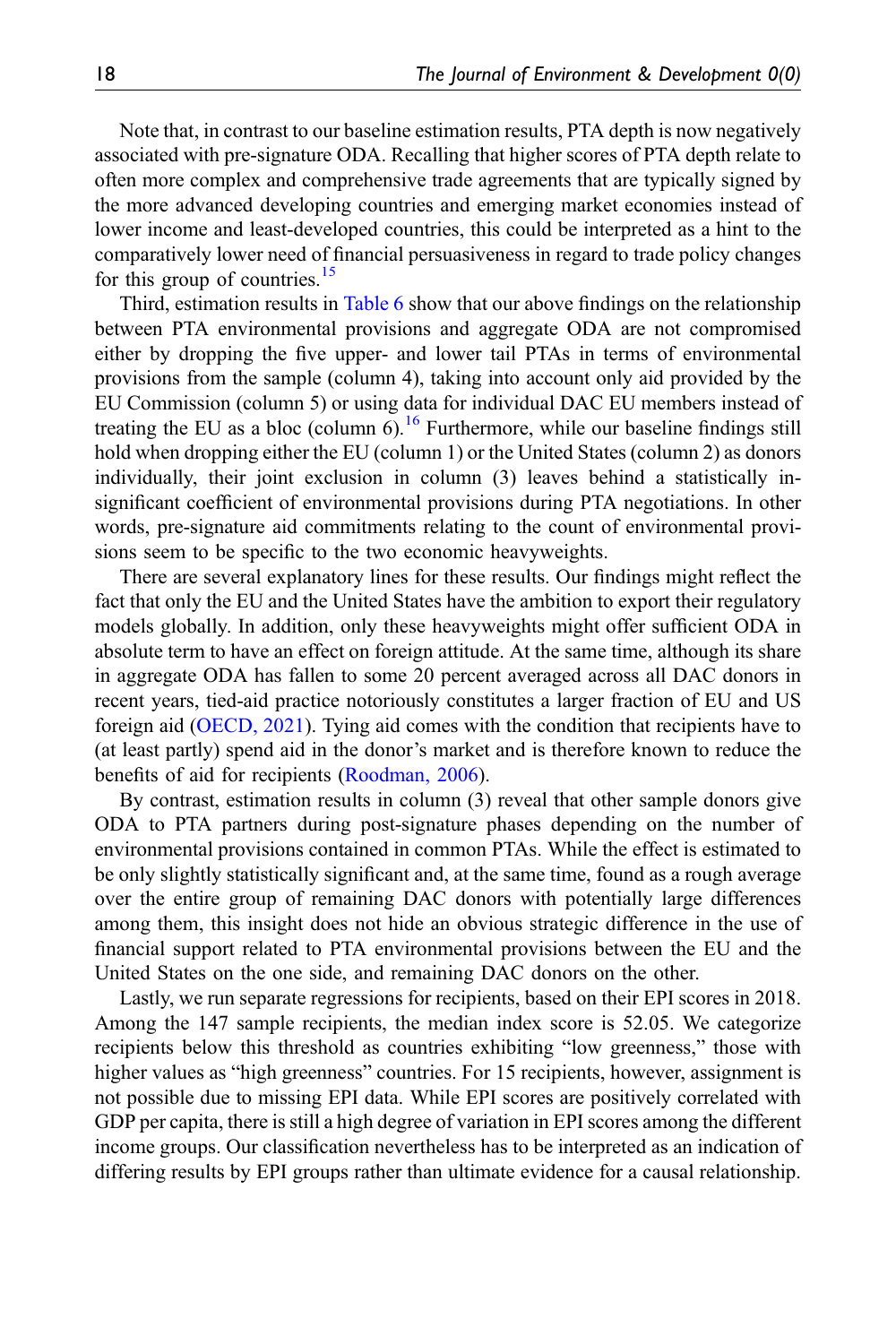|                          | Low        | High        |  |  |
|--------------------------|------------|-------------|--|--|
| Variables                | (1)        | (2)         |  |  |
| Negotiation phase        |            |             |  |  |
| <b>PTA</b>               | 0.280      | $-0.0608$   |  |  |
|                          | (0.298)    | (0.344)     |  |  |
| Environmental provisions | $0.0191**$ | $0.00956**$ |  |  |
|                          | (0.00816)  | (0.00412)   |  |  |
| Depth                    | $-0.173$   | $-0.0613$   |  |  |
|                          | (0.113)    | (0.0680)    |  |  |
| Post-signature phase     |            |             |  |  |
| <b>PTA</b>               | $0.631*$   | 0.0939      |  |  |
|                          | (0.361)    | (0.434)     |  |  |
| Environmental provisions | $0.0235**$ | $-0.00648$  |  |  |
|                          | (0.00924)  | (0.00447)   |  |  |
| Depth                    | $-0.279**$ | 0.0524      |  |  |
|                          | (0.110)    | (0.0740)    |  |  |
| <b>Observations</b>      | 9,167      | 7,629       |  |  |
| Country pairs            | 588        | 495         |  |  |
| Pseudo- $R^2$            | 0.921      | 0.890       |  |  |

|  |  |  |  |  |  |  | Table 7. Aggregate ODA Sensitivity Analysis IV (Level of Greenness of Recipient). |  |  |  |  |
|--|--|--|--|--|--|--|-----------------------------------------------------------------------------------|--|--|--|--|
|--|--|--|--|--|--|--|-----------------------------------------------------------------------------------|--|--|--|--|

<span id="page-18-0"></span>Notes: Estimations performed with PPML. Dependent variables defined in levels of aggregate ODA. Robust, clustered (at country pair level) standard errors in parentheses. Asterisks denote the level of statistical significance with  $*** p < 0.01$ ,  $** p < 0.05$ ,  $* p < 0.1$ . Country-pair and country-year fixed effects always included but not reported.

Our expectation is that greener developing countries are generally more likely to comply with the environmental regulations by high-income countries that are backed by defensive environmental provisions and used to protect their domestic industries. We therefore expect greener developing countries to be less reliant on pre-signature aid compensation. At the same time, in contrast to green developing countries, lower capability or political willingness to comply with environmental regulations and other restrictions justified by green PTAs on the side of low performers could call for aid sidepayments even upon PTA signature.

Estimation results are presented in [Table 7](#page-18-0) and largely in accordance with our above expectations. More specifically, we find a two times larger magnitude for the coefficient of environmental provisions during PTA negotiations for developing countries with lower scores on the EPI compared with high-score recipients. While this suggests that low environmental performers are on average more responsive to aid commitments to agree on environmental provisions in new PTAs, our results also point towards a positive relationship between the number of environmental provisions and continued support upon PTA implementation for this group of countries. Since aid in the postsignature phase can serve as a means of compensation but also provide support for the implementation of environmental provisions, many of demand compliance with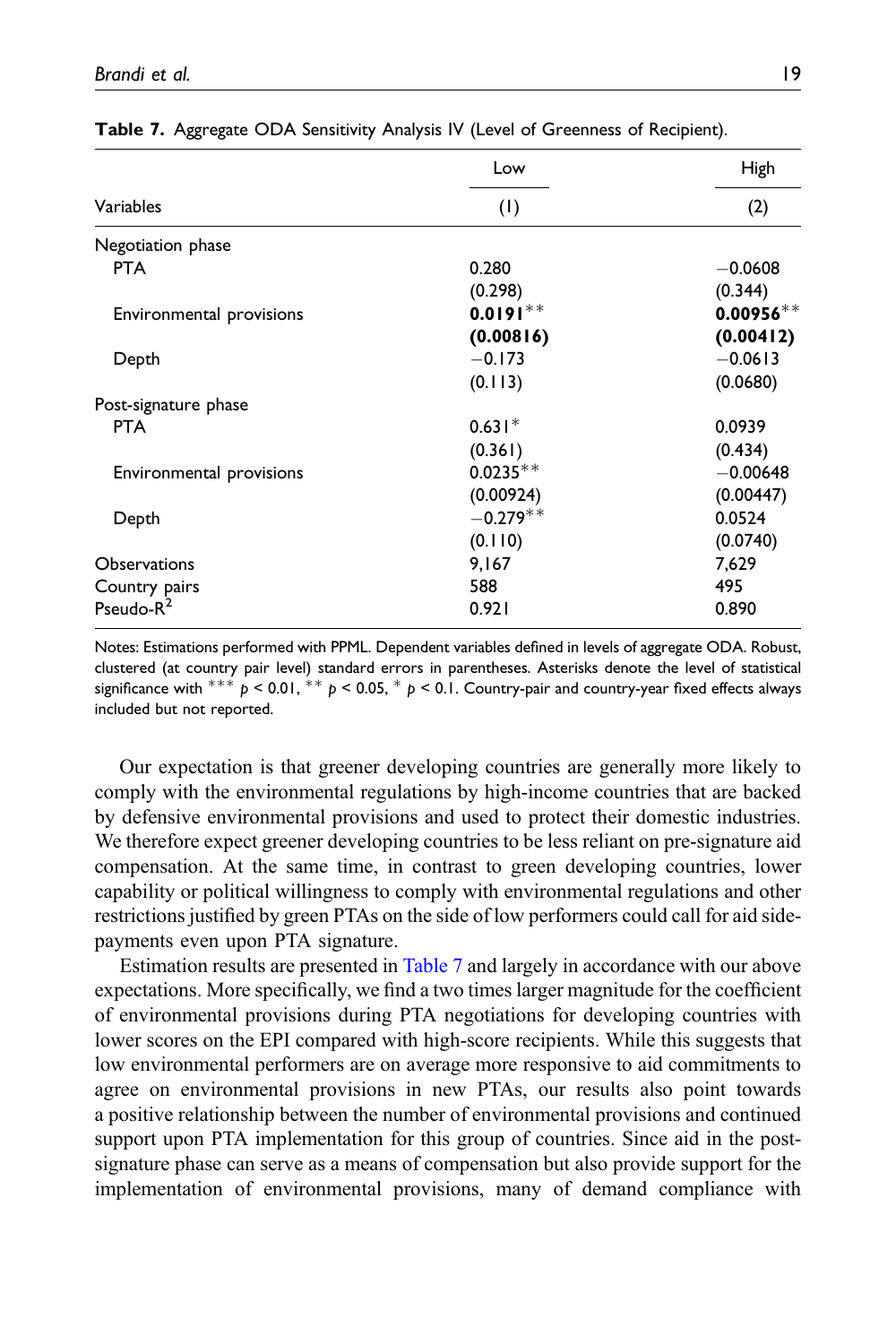environmental regulation, aid may serve as an effective means to facilitate their transformation to greener economies.

# Concluding Remarks

While previous literature documents the impacts of PTA environmental provisions on environmental regulation, emissions levels, and overall environmental performance, this paper investigated the bargaining process behind reinforcing the synergies between trade and environmental policy.

Given the tension between the aspiration of high-income countries to include ever more environmental provisions in their PTAs and many developing countries' fears associated with this trend, finding a compromise between both positions can be challenging. Driven by the two largest donors, namely, the EU and the United States, we find that the number of environmental provisions in upcoming PTAs and the level of aid that high-income donors commit during the negotiations of PTAs are positively correlated. Considering that high-income countries typically pre-determine the extent of environmental provisions in their upcoming PTAs, we conclude that accepting a high number of environmental provisions in North-South PTAs is remunerated with aid offered by high-income countries during negotiations. This bargain potentially benefits both donor countries wishing their green PTA template to be adopted, and recipient countries in need of finance. Our interpretation is further supported econometrically by addressing potential endogeneity of PTA environmental provisions employing a twostage control function approach.

In light of a greater potential to exploit aid fungibility in the case of aggregate ODA rather than for its subcomponent environmental aid, we found aid commitments to matter in the context of the former rather than the latter. Accounting for the heterogeneity of different types of environmental provisions, our estimations also suggest the relationship to be more pronounced in the case of so-called defensive provisions that safeguard policy space for environmental regulation and can thus justify forms of protectionism.

Our quantitative findings are in line with several qualitative case studies and other pieces of anecdotal evidence, including background interviews conducted for this study, which indicate that aid can play the role of a side-payment in trade negotiations. For example, the US government views aid as a way to gain the cooperation of developing countries in trade negotiations and increasing the likelihood "to complete negotiations" ([Congress Research Service, 2008](#page-24-2): 26). In the case of the agreement between the United States and the Central American countries of Costa Rica, El Salvador, Guatemala, Honduras, and Nicaragua (CAFTA), a "USTDA official said that the process [of providing foreign aid] had helped negotiators 'sell' CAFTA to CAFTA countries" ([Government Accountability Of](#page-25-5)fice, 2005: 28). The EU too uses aid as a carrot to realize its negotiation goals: According to an official at the EU Commission, if the EU wants to include ambitious TSD chapters, it often has to pay for it, including by making use of aid; for instance, such bargaining dynamics are relevant in the case of the negotiations for deepening the EU's Economic Partnership Agreement (EPA) with Eastern and Southern Africa (ESA) (interview with EU Commission, 24 November 2021).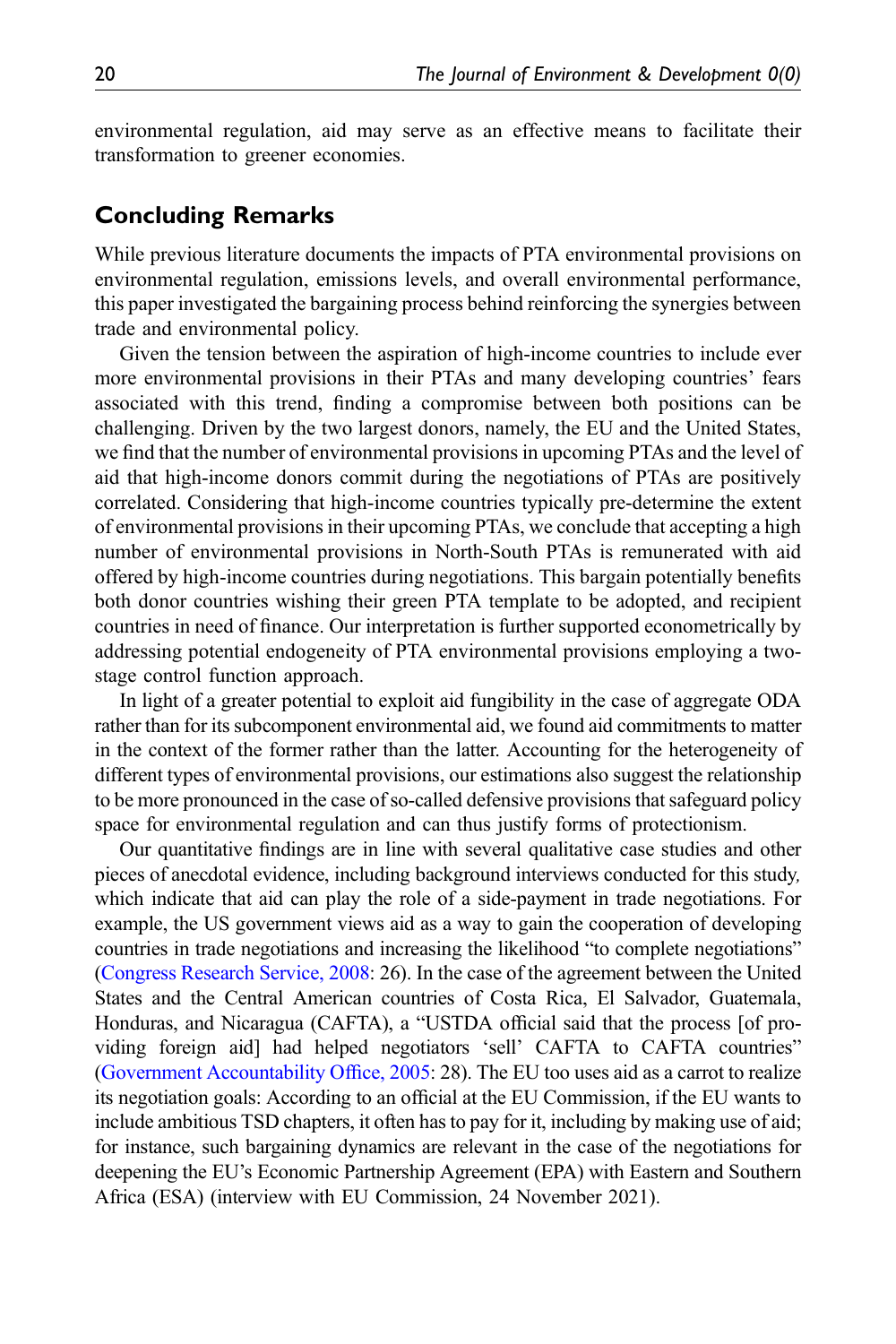Our findings on the positive relationship between PTA environmental provisions and pre-signature aid generate important policy-relevant insights and could also point to new avenues for future research. Not only do we find the link most pronounced for recipients with relatively poor environmental performance, but for this group of countries we also find the number of environmental provisions in PTAs to be positively associated with aggregate ODA after the signing new PTAs. This suggests that aid may serve as an effective means to facilitate the transformation into greener economies for this group of countries. Despite controversies over the effectiveness of aid to promote economic growth, our findings thus signal the positive developmental effects of aid through a previously undetected channel.

Future research could shed more light on the role of aid for environmental protection in the contexts of other international institutions beyond trade agreements, including in international environmental agreements. Also, an interesting field of policy assessment would be to monitor the adherence of pre-signature aid commitments with regard to post-signature disbursements.

## Acknowledgments

We gratefully acknowledge valuable comments from numerous colleagues, especially Lennart Kaplan, Quynh Nguyen, and Jakob Schwab, four anonymous referees, and the editors on an earlier version of this paper. Brandi and Stender acknowledge financial support by the German Federal Ministry for Economic Cooperation and Development (BMZ).

## Declaration of Conflicting Interests

The author(s) declared no potential conflicts of interest with respect to the research, authorship, and/or publication of this article.

### Funding

The author(s) received no financial support for the research, authorship, and/or publication of this article.

### Data Availability Statement

All data are collected from publicly available sources.

## ORCID iD

Frederik Stender **b** <https://orcid.org/0000-0002-9907-9470>

## Supplemental Material

Supplemental material for this article is available online.

## Notes

<span id="page-20-0"></span>1. Less conclusive is the academic assessment of PTA environmental provisions on trade flows. While [Brandi et al. \(2020\)](#page-24-12) find support for green PTAs to reduce dirty and increase green exports from developing countries, empirical evidence presented by [Kolcava et al.](#page-25-13) [\(2019\)](#page-25-13) suggests that environmental provisions have little effect on the environmental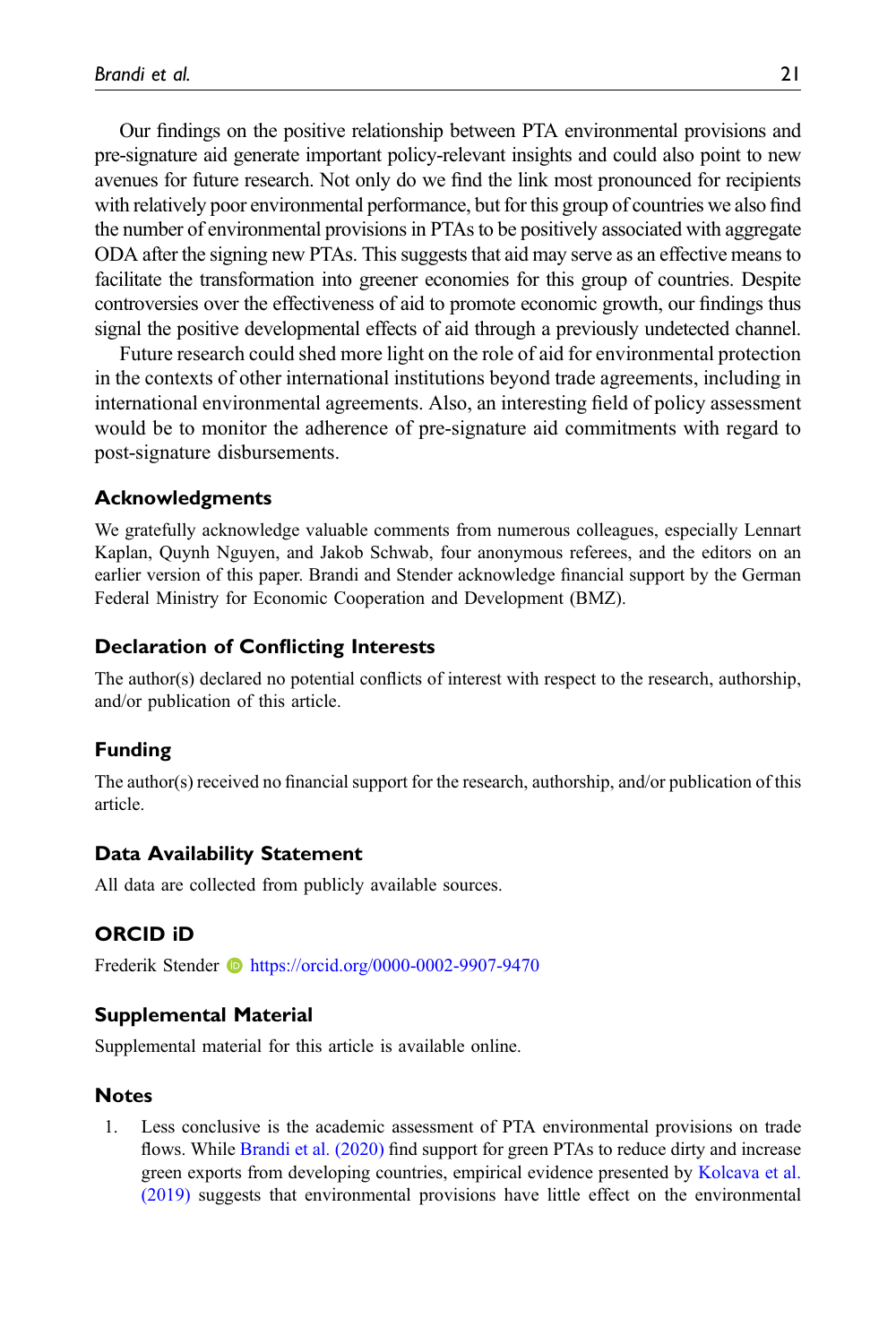footprint of developing countries' exports and imports in the course of trade liberalization through PTAs. See also [Ferrari et al. \(2021\)](#page-25-14).

- <span id="page-21-0"></span>2. High-income countries might have additional reasons to promote certain types of environmental provisions as they are typically characterized by capital-intensive sectors that tend to be more pollution-intensive than labor-intensive sectors [\(Antweiler et al., 2001;](#page-23-12) [Cole, 2004;](#page-24-13) [Cole & Elliott, 2003](#page-24-14)). For example, green PTAs can alleviate local environmental problems by facilitating environmental legislation on air pollution [\(Brandi et al.,](#page-24-0) [2019](#page-24-0)) and reducing suspended particulate matter (Martí[nez-Zarzoso & Oueslati, 2018;](#page-26-0) [Zhou et al., 2017](#page-27-0)).
- <span id="page-21-1"></span>3. Contrary to the prevailing assumptions, [Bernauer and Nguyen \(2015\)](#page-24-15) find a positive attitude towards environmental clauses in trade agreements for developing countries' citizens. Moreover, recent research shows that a majority of South-South PTAs now includes environmental provisions and that this development tends to signal real environmental concern [\(Lechner & Spilker, 2021\)](#page-25-15). For example, several South-South PTAs include ambitious provisions on genetic resources, an environmental priority for several developing countries. We do not question that developing countries are increasingly interested in inserting certain environmental provisions in South-South PTAs. Still, North-South trade agreements include on average four times more environmental provisions than their South-South counterparts [\(Mart](#page-26-15)í[nez-Zarzoso et al., 2018](#page-26-15)). In this paper, we focus on the specific negotiation dynamics in North-South PTAs.
- <span id="page-21-2"></span>4. In our baseline sample, zero-aid flows make up about one third of all aggregate ODA observations, and even two thirds in the case of environmental aid. In addition to allowing the inclusion of zero-aid observations in regression analysis, PPML also avoids Jensen's inequality—the discrepancy between the expected value of the logarithmized random variable and the logarithm of its expected value—because it does not request the logtransformation of continuous dependent variables, and is known to better address heteroscedasticity of error terms than linear regression techniques such as Ordinary Least Squares (OLS). For these reasons, PPML is widely accepted as the best-practice estimator of gravity-type panel data models [\(Yotov et al., 2016\)](#page-27-6).
- <span id="page-21-3"></span>5. Extending our baseline model specification, we incorporate other types of PTA provisions—namely, those capturing civil and political rights, and economic and social rights—more explicitly as further control variables in an extension below. As deeper PTAs typically include more trade and non-trade related provisions, different types of PTA provisions are naturally highly correlated with each other. Estimation results that jointly include larger sets of different PTA provisions may thus give rise to the concern of a multicollinearity bias and have thus to be taken with caution.
- <span id="page-21-4"></span>6. Several studies document the positive effects of (existing or future) PTAs on the level of bilateral trade between trade partners (e.g., [Baier & Bergstrand, 2007](#page-23-13); [Carrère, 2006;](#page-24-16) [Magee, 2008](#page-26-16)). Other studies point towards the positive relationship between foreign aid and bilateral trade (e.g., [Mart](#page-26-17)í[nez-Zarzoso et al., 2014;](#page-26-17) [Pettersson & Johansson, 2013;](#page-26-18) [Silva & Nelson, 2018](#page-26-19)). Thus, a potential source of omitted variables bias in equation  $(1)$  $(1)$  $(1)$ could stem from a correlation of time-varying bilateral trade flows and aid. We have therefore tested different specifications of annual donor-recipient trade flows, that is, (lagged) donors' imports and exports, and the sum of both, as additional regressor in equation ([1](#page-5-0)). Estimation results are, however, qualitatively unchanged to those reported below (results are available upon request).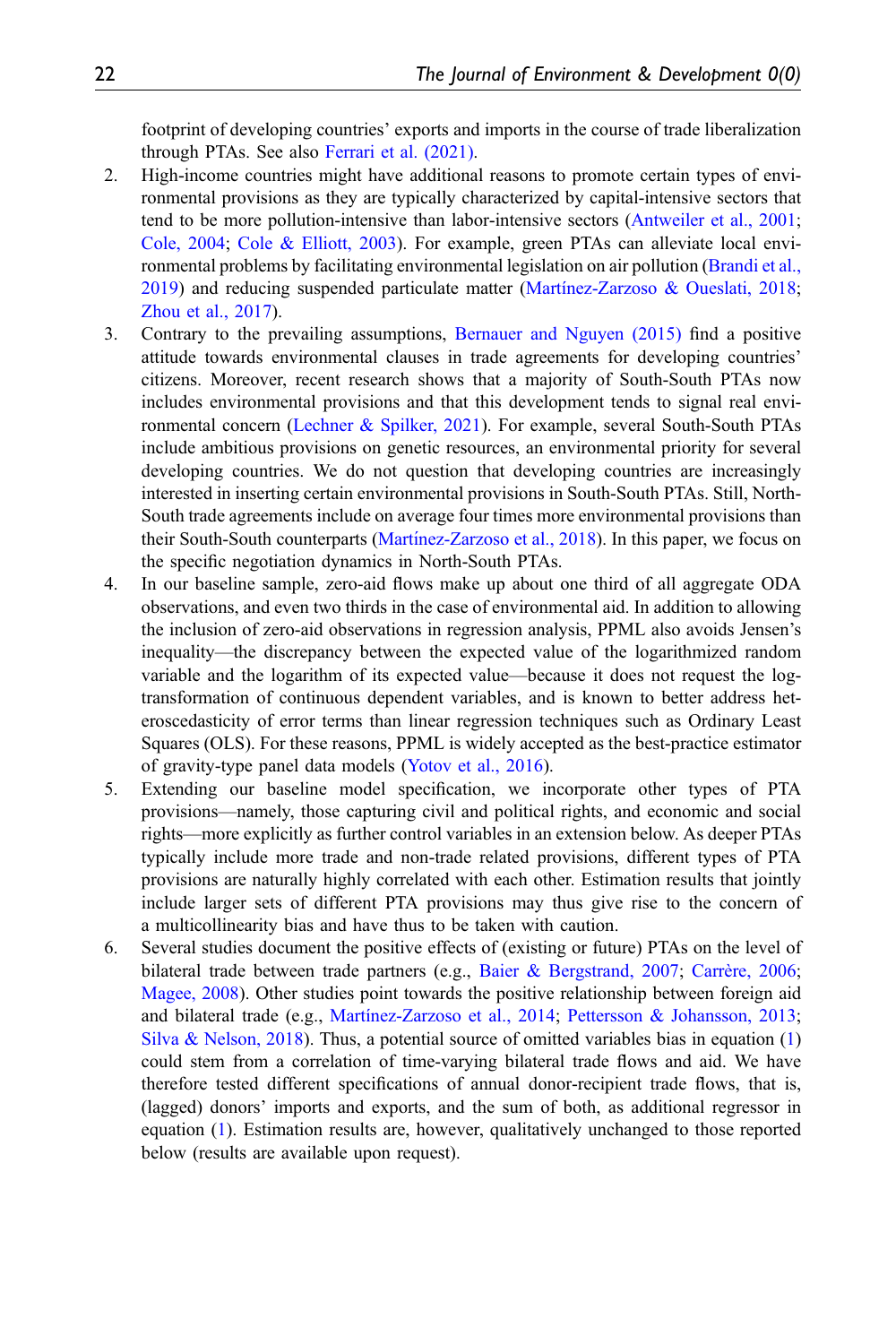- <span id="page-22-0"></span>7. The selection of sample countries is based on data availability. We use annual data because information on high-frequency aid flows (for instance on a monthly or quarterly basis) is publically not available for a larger set of donor-recipient pairs.
- <span id="page-22-1"></span>8. Empirical results do not hinge on this aggregation. See below for details.
- <span id="page-22-2"></span>9. Please note that the EVFTA was signed in 2019 when the negotiation process between the EU and Vietnam had been officially concluded already in December 2015. While legal review and translation into EU languages were still outstanding, the text of the EVFTA had been published by the EU Commission shortly after the conclusion of negotiations. For this reason, we treat 2016 as the de facto signature year of the EVFTA. Estimation results are robust to disregarding the EVFTA and removing corresponding country pairs from the data.
- <span id="page-22-3"></span>10. The editing removes several PTAs, in particular from the US, including the 2003 US-Chile agreement, the 2003 US-Laos agreement, the 2004 US-Bahrain agreement, and the 2004 US-Morocco agreement. While affecting the number of sample PTAs, our findings are unchanged for shorter or longer reference periods. See below and [Supplementary](https://journals.sagepub.com/doi/suppl/10.1177/10704965221076070) [Appendix Table A5](https://journals.sagepub.com/doi/suppl/10.1177/10704965221076070) for details.
- <span id="page-22-4"></span>11. Besides differences related the mere scale of aid earmarked for environmental purposes versus aggregate ODA, one could assume differences also more generally between projectrelated and program aid, the latter including general budget support and debt relief. In this context, according to [Dreher et al. \(2008\),](#page-25-3) recipients tend to favor program aid because it allows greater scope and flexibility in terms of its utilization. It would thus not be surprising to find pre-signature side-payments in the form of program rather than project aid. An unreported robustness check, however, reveals little difference when using either project or program aid as dependent variables compared to our baseline estimations (results are available upon request).
- <span id="page-22-5"></span>12. Although methodology of the EPI is not consistent across survey waves, we merge data across waves in order to construct a time-varying measure used as exclusion restriction. To increase data points, we fill non-survey years with those of the last survey.
- <span id="page-22-6"></span>13. Estimation results are nearly identical when using country fixed effects alongside the standard gravity variables in the reduced form equation or a Poisson model for the reduced form regression. As a constraint, however, note that the control function approach is recommended mainly for continuous (potentially) endogenous variables; yet, while the number of environmental provisions varies across PTAs, it is discrete within country pairs and conditional on a PTA. The reduced form regression thus suffers from zero-inflated observations for environmental provisions because it uses the full sample, including also those country pairs without a PTA.
- <span id="page-22-7"></span>14. Civil and political rights provisions capture aspects related to human dignity, the right to political participation, the right to free movement, women's and children's rights, minority protection, and the rule of law. In comparison, economic and social rights include the right to work, rights at work, and the rights to education, development, and health.
- <span id="page-22-8"></span>15. For the post-signature period, we find a positive relationship between the number of civil and political as well as economic and social provisions and ODA commitments, pointing towards continuous support in both fields during the implementation of PTAs. By contrast, we find statistically significant negative effects of both the extent of PTA environmental provisions and membership on ODA. As for environmental provisions, note that the finding does not contradict our  $H_1$ . Instead, in this paper, we provide ample evidence that environmental provisions in upcoming PTAs are positively associated with pre-signature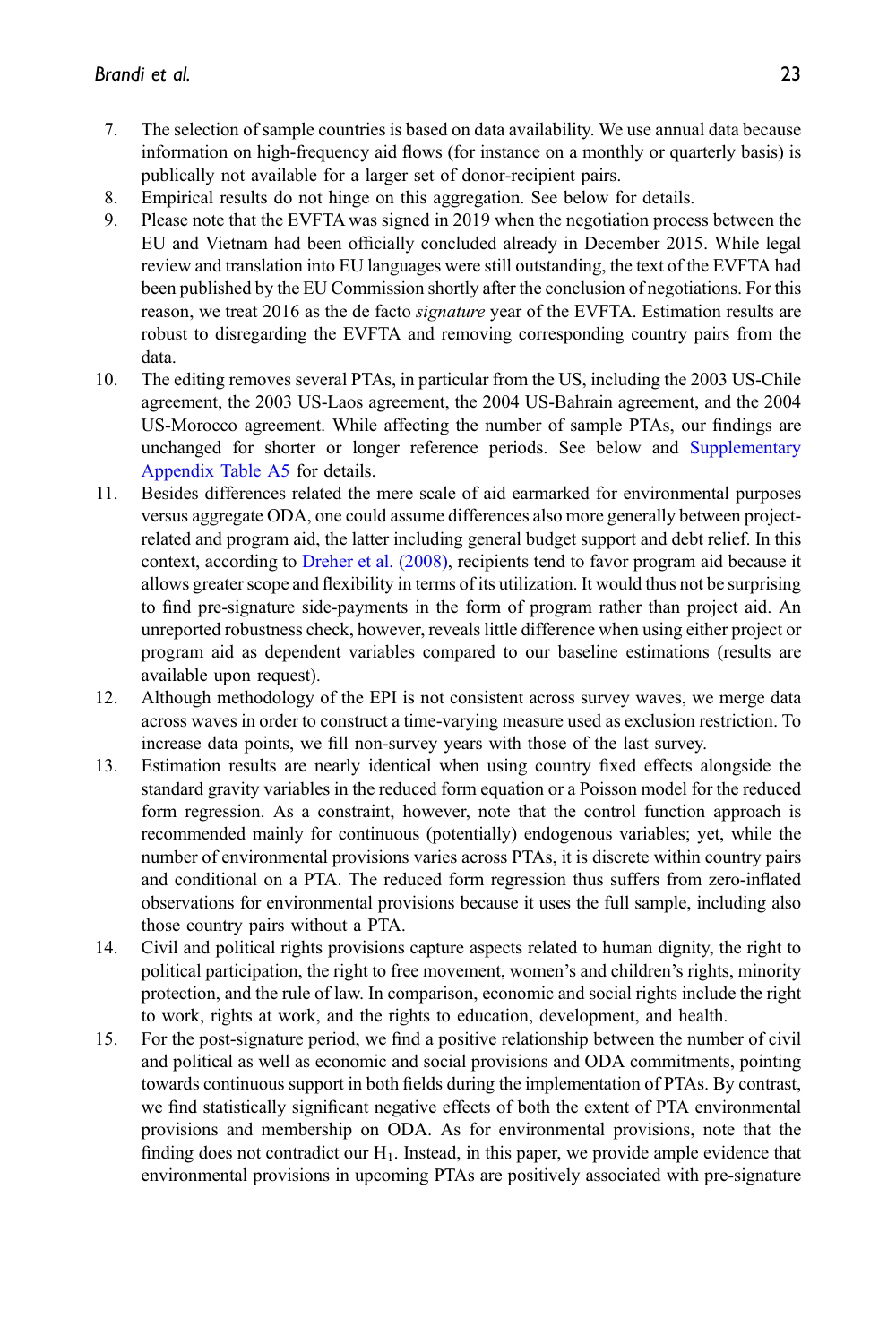ODA commitments. We would thus expect to find a rise in post-signature ODA disbursements in fulfillment of the formalized future support, but not necessarily a continuation of increased commitments that were used previously as a side-payment during negotiations. While the negative coefficient of the PTA dummy appears counterintuitive, depending on the design of individual PTAs, the negative membership effect could well be offset by the positive effects of individual PTA provisions.

<span id="page-23-11"></span>16. We have also dropped the ten largest oil exporting recipients from estimations, given their distinctions with remaining sample recipients in terms of economic structure and potential attitudes towards environmental policy. The estimation results of this exercise are, however, very similar to our baseline estimations (results are available upon request).

## References

- <span id="page-23-2"></span>Alesina, A., & Dollar, D. (2000). Who gives foreign aid to whom and why? Journal of Economic Growth, 5(1), 33-63. <https://doi.org/10.1023/A:1009874203400>
- <span id="page-23-4"></span>Allee, T., & Elsig, M. (2019). Are the contents of international treaties copied and pasted? Evidence from preferential trade agreements. International Studies Quarterly, 63(3), 603-613. <https://doi.org/10.1093/isq/sqz029>
- <span id="page-23-5"></span>Allee, T., Elsig, M., & Lugg, A. (2017). The Ties between the World Trade Organization and Preferential Trade Agreements: ATextual Analysis. Journal of International Economic Law, 20(2), 333-363. <https://doi.org/10.1093/jiel/jgx009>
- <span id="page-23-6"></span>Alschner, W., Seiermann, J., & Skougarevskiy, D. (2018). Text of Trade Agreements (ToTA)—A Structured Corpus for the Text-as-Data Analysis of Preferential Trade Agreements. Journal of Empirical Legal Studies, 15(3), 648-666. <https://doi.org/10.1111/jels.12189>
- <span id="page-23-12"></span>Antweiler, W., Copeland, B. R., & Taylor, M. S. (2001). Is free trade good for the environment? American Economic Review, 91(4), 877-908. https://doi.org/[10.1257/aer.91.4.877](https://doi.org/10.1257/aer.91.4.877)
- <span id="page-23-7"></span>Baccini, L., Dür, A., & Elsig, M. (2015). The Politics of Trade Agreement Design: Revisiting the Depth–Flexibility Nexus. International Studies Quarterly, 59(4), 765-775. [https://doi.org/](https://doi.org/10.1111/isqu.12188) [10.1111/isqu.12188](https://doi.org/10.1111/isqu.12188)
- <span id="page-23-3"></span>Baccini, L., & Urpelainen, J. (2012). Strategic side payments: Preferential trading agreements, economic reform, and foreign aid. Journal of Politics, 74(4), 932-949. [https://doi.org/10.](https://doi.org/10.1017/s0022381612000485) [1017/s0022381612000485](https://doi.org/10.1017/s0022381612000485)
- <span id="page-23-0"></span>Baghdadi, L., Martinez-Zarzoso, I., & Zitouna, H. (2013). Are RTA agreements with environmental provisions reducing emissions? Journal of International Economics, 90(2), 378-390. <https://doi.org/10.1016/j.jinteco.2013.04.001>
- <span id="page-23-8"></span>Baier, S. L., & Bergstrand, J. H. (2004). Economic determinants of free trade agreements. Journal of International Economics, 64(1), 29-63. [https://doi.org/10.1016/s0022-1996\(03\)00079-5](https://doi.org/10.1016/s0022-1996(03)00079-5)
- <span id="page-23-13"></span>Baier, S. L., & Bergstrand, J. H. (2007). Do free trade agreements actually increase members' international trade? Journal of International Economics, 71(1), 72-95. [https://doi.org/10.](https://doi.org/10.1111/roie.12095) [1111/roie.12095](https://doi.org/10.1111/roie.12095)
- <span id="page-23-9"></span>Baier, S. L., Bergstrand, J. H., & Mariutto, R. (2014). Economic determinants of free trade agreements revisited: Distinguishing sources of interdependence. Review of International Economics, 22(1), 31-58. <https://doi.org/10.1016/j.jinteco.2012.03.009>
- <span id="page-23-10"></span>Baldwin, R., & Jaimovich, D. (2012). Are free trade agreements contagious? Journal of International Economics, 88(1), 1-16. <https://doi.org/10.1080/09644016.2017.1338213>
- <span id="page-23-1"></span>Bastiaens, M. M., & Postnikov, E. (2017). Greening up: the effects of environmental standards in EU and US trade agreements. Environmental Politics, 26(4), 1-23. [https://doi.org/10.1080/](https://doi.org/10.1080/09692290.2011.611054) [09692290.2011.611054](https://doi.org/10.1080/09692290.2011.611054)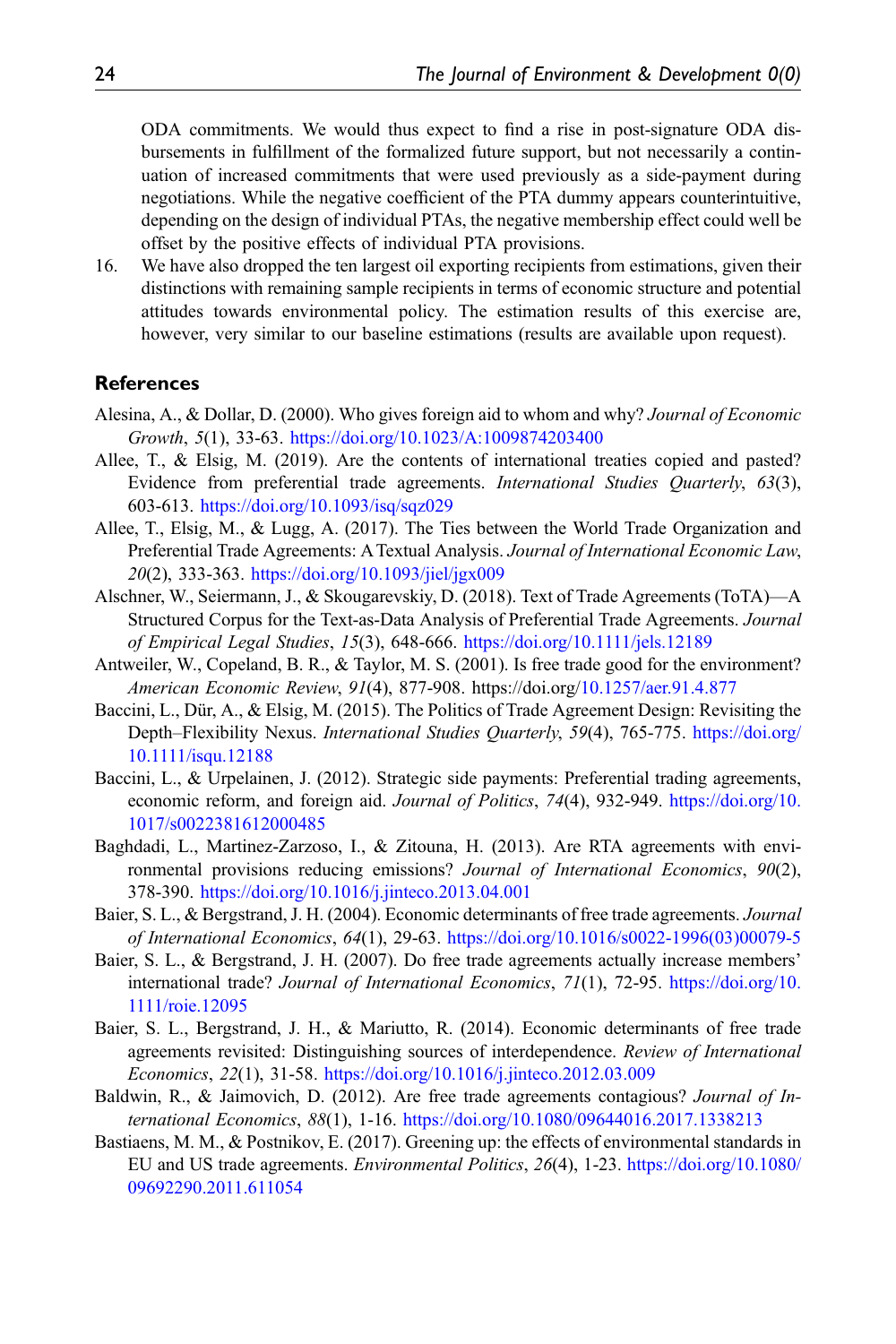- <span id="page-24-5"></span>Bechtel, M. M., Bernauer, T., & Meyer, R. (2012). The green side of protectionism: Environmental concerns and three facets of trade policy preferences. Review of International Political Economy, 19(5), 837-866. <https://doi.org/10.1111/j.1468-2478.2009.00563.x>
- <span id="page-24-6"></span>Bechtel, M. M., & Tosun, J. (2009). Changing economic openness for environmental policy convergence: When can bilateral trade agreements induce convergence of environmental regulation? International Studies Quarterly, 53(4), 931-953. [https://doi.org/10.1162/glep\\_a\\_00327](https://doi.org/10.1162/glep_a_00327)
- <span id="page-24-15"></span>Bernauer, T., & Nguyen, Q. (2015). Free trade and/or environmental protection? Global Environmental Politics, 15(4), 105-129. [https://doi.org/10.1162/GLEP\\_a\\_00327](https://doi.org/10.1162/GLEP_a_00327)
- <span id="page-24-10"></span>Berthélemy, J.-C., & Tichit, A. (2004). Bilateral donors' aid allocation decisions – a threedimensional panel analysis. *International Review of Economics & Finance*, 13(3), 253-274. <https://doi.org/10.1007/s10290-018-00338-7>
- <span id="page-24-7"></span>Beverelli, C., Boffa, M., & Keck, A. (2019). Trade policy substitution: Theory and evidence. Review of World Economics, 155(4), 755-783. <https://doi.org/10.1007/s10290-018-00338-7>
- <span id="page-24-4"></span><span id="page-24-1"></span>Bhagwati, J. N. (1988). Protectionism. The MIT Press.
- Blümer, S. L., Morin, J. H., Brandi, C., & Berger, A. (2020). Environmental provisions in trade agreements: defending regulatory space or pursuing offensive interests? Environmental Politics, 29(5), 866-889. <https://doi.org/10.1016/j.jinteco.2006.02.005>
- <span id="page-24-0"></span>Brandi, C., Blümer, D., & Morin, J.-F. (2019). When do international treaties matter for domestic environmental legislation? Global Environmental Politics, 19(4), 14-44. [https://doi.org/10.](https://doi.org/10.1162/glep_a_00524) [1162/glep\\_a\\_00524](https://doi.org/10.1162/glep_a_00524)
- <span id="page-24-12"></span>Brandi, C., Schwab, J., Berger, A., & Morin, J.-F. (2020). Do environmental provisions in trade agreements make exports from developing countries greener? World Development, 129, 104899. <https://doi.org/10.1016/j.worlddev.2020.104899>
- <span id="page-24-11"></span>Busse, M. (2002). Do labor standards affect comparative advantage in developing countries? World Development, 30(11), 1921-1932. [https://doi.org/10.1016/s0305-750x\(02\)00117-1](https://doi.org/10.1016/s0305-750x(02)00117-1)
- <span id="page-24-16"></span>Carrère, C. (2006). Revisiting the effects of regional trade agreements on trade flows with a proper specification of the gravity model. Experimental Eye Research, 50(2), 223-247. <https://doi.org/10.1016/j.euroecorev.2004.06.001>
- <span id="page-24-13"></span>Cole, M. A. (2004). Trade, the pollution haven hypothesis and the environmental Kuznets curve: Examining the linkages. Ecological Economics, 48(1), 71-81. [https://doi.org/10.1016/j.](https://doi.org/10.1016/j.ecolecon.2003.09.007) [ecolecon.2003.09.007](https://doi.org/10.1016/j.ecolecon.2003.09.007)
- <span id="page-24-14"></span>Cole, M. A., & Elliott, R. J. R. (2003). Determining the trade–environment composition effect: The role of capital, labor and environmental regulations. Journal of Environmental Economics and Management, 46(3), 363-383. [https://doi.org/10.1016/s0095-0696\(03\)00021-4](https://doi.org/10.1016/s0095-0696(03)00021-4)
- <span id="page-24-8"></span>Combes, J.-L., Ouedraogo, R., & Tapsoba, S. J.-A. (2016). Structural shifts in aid dependency and fiscal policy in developing countries. Applied Economics, 48(46), 4426-4446. [https://](https://doi.org/10.1080/00036846.2016.1158920) [doi.org/10.1080/00036846.2016.1158920](https://doi.org/10.1080/00036846.2016.1158920)
- <span id="page-24-2"></span>Congress Research Service (2008). Trade capacity building: Foreign assistance for trade and development, analyst in international trade and finance. [https://www.everycrsreport.com/](https://www.everycrsreport.com/files/20080205_RL33628_3c778dbf8a8aadb287ebf561949c2c666ea35062.pdf) fi[les/20080205\\_RL33628\\_3c778dbf8a8aadb287ebf561949c2c666ea35062.pdf](https://www.everycrsreport.com/files/20080205_RL33628_3c778dbf8a8aadb287ebf561949c2c666ea35062.pdf)
- <span id="page-24-3"></span>Copeland, B. R. (2000). Trade and environment: Policy linkages. Environment and Development Economics, 5(4), 405-432. <https://doi.org/10.1017/s1355770x00000255>
- <span id="page-24-9"></span>Davies, R. B., & Klasen, S. (2019). Darlings and orphans: interactions across donors in international aid. Scandinavian Journal of Economics, 121(1), 243-277. [https://doi.org/10.](https://doi.org/10.1111/sjoe.12261) [1111/sjoe.12261](https://doi.org/10.1111/sjoe.12261)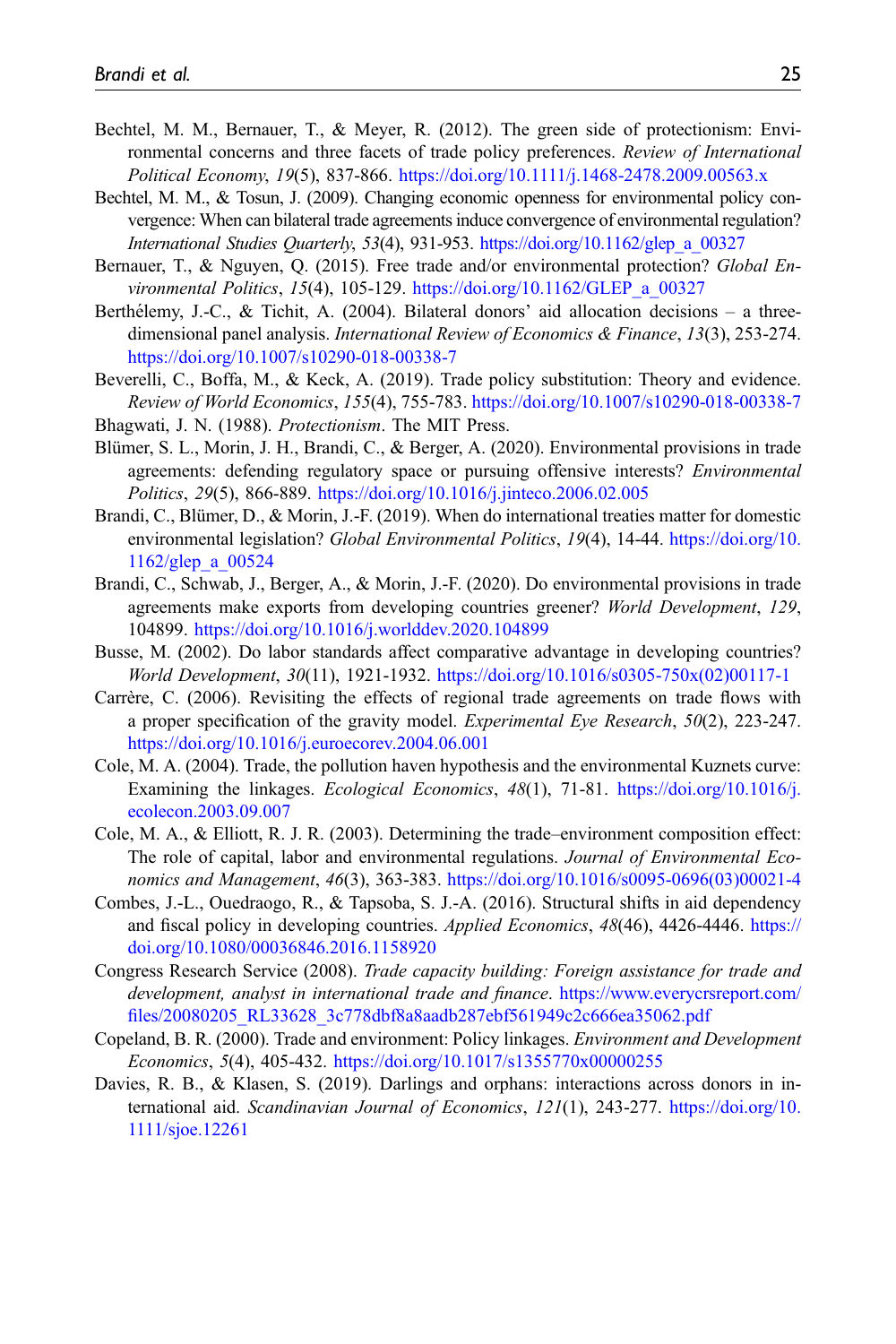- <span id="page-25-2"></span>Draper, P., Khumalo, N., & Tigere, F. (2017). Sustainability provisions in regional trade agreements: Can they be multilateralised? International Centre for Trade and Sustainable Development.
- <span id="page-25-3"></span>Dreher, A., Nunnenkamp, P., & Thiele, R. (2008). Does US aid buy UN general assembly votes? A disaggregated analysis. Public Choice, 136 (1-2), 139-164. [https://doi.org/10.1007/](https://doi.org/10.1007/s11127-008-9286-x) [s11127-008-9286-x](https://doi.org/10.1007/s11127-008-9286-x)
- <span id="page-25-10"></span>Dür, A., Baccini, L., & Elsig, M. (2014). The design of international trade agreements: Introducing a new dataset. Review of International Organizations, 9(3), 353-375. [https://doi.](https://doi.org/10.1007/s11558-013-9179-8) [org/10.1007/s11558-013-9179-8](https://doi.org/10.1007/s11558-013-9179-8)
- <span id="page-25-14"></span>Ferrari, A., Fiorini, M., Francois, J., Hoekman, B., Lechner, L., Manchin, M., & Santi, F. (2021). EU trade agreements and non-trade policy objectives. Robert Schuman Centre for Advanced Studies. Research Paper No. RSC 2021/48.
- <span id="page-25-5"></span>Government Accountability Office (2005). Foreign asistance: U.S. trade capacity building extensive, but its effectiveness has yet to be evaluated. GAO report number GAO-05-150. <https://www.gao.gov/assets/gao-05-150.pdf>
- <span id="page-25-12"></span>Head, K., & Mayer, T. 2014. Gravity equations: Workhorse, toolkit, and cookbook. In: Gopinath, G., Helpman, E., and Rogoff, K. (eds.), Handbook of international economics, (pp. 131-195). Elsevier. <https://doi.org/10.1016/b978-0-444-54314-1.00003-3>
- <span id="page-25-11"></span>Head, K., Mayer, T., & Ries, J. (2010). The erosion of colonial trade linkages after independence. Journal of International Economics, 81(1), 1-14. <https://doi.org/10.1016/j.jinteco.2010.01.002>
- <span id="page-25-8"></span>Hoeffler, A., & Outram, V. (2011). Need, merit, or self-interest – What determines the allocation of aid? Review of Development Economics, 15(2), 237-250. [https://doi.org/10.1111/j.1467-](https://doi.org/10.1111/j.1467-9361.2011.00605.x) [9361.2011.00605.x](https://doi.org/10.1111/j.1467-9361.2011.00605.x)
- <span id="page-25-9"></span>Hollway, J., Morin, J.-F., & Pauwelyn, J. (2020). Structural conditions for novelty: The introduction of new environmental clauses to the trade regime complex. *International En*vironmental Agreements: Politics, Law and Economics, 20(1), 61-83. [https://doi.org/10.](https://doi.org/10.1007/s10784-019-09464-5) [1007/s10784-019-09464-5](https://doi.org/10.1007/s10784-019-09464-5)
- <span id="page-25-0"></span>Jinnah, S., & Lindsay, A. (2016). Diffusion through issue linkage: environmental norms in US trade agreements. Global Environmental Politics, 16(3), 41-61. [https://doi.org/10.1162/](https://doi.org/10.1162/glep_a_00365) [glep\\_a\\_00365](https://doi.org/10.1162/glep_a_00365)
- <span id="page-25-1"></span>Jinnah, S., & Morin, J. F. (2020). Greening through trade: How American trade policy is linked to environmental protection abroad. The MIT Press.
- <span id="page-25-7"></span>Johnson, T. (2015). Information revelation and structural supremacy: The World trade organization's incorporation of environmental policy. The Review of International Organizations, 10(2), 207-229. <https://doi.org/10.1007/s11558-015-9215-y>
- <span id="page-25-13"></span>Kolcava, D., Nguyen, Q., & Bernauer, T. (2019). Does trade liberalization lead to environmental burden shifting in the global economy? *Ecological Economics*, 163, 98-112. [https://doi.org/](https://doi.org/10.1016/j.ecolecon.2019.05.006) [10.1016/j.ecolecon.2019.05.006](https://doi.org/10.1016/j.ecolecon.2019.05.006)
- <span id="page-25-4"></span>Kuziemko, I., & Werker, E. (2006). How much is a seat on the Security Council Worth? Foreign aid and bribery at the United Nations. Journal of Political Economy, 114(5), 905-930. [https://](https://doi.org/10.1086/507155) [doi.org/10.1086/507155](https://doi.org/10.1086/507155)
- <span id="page-25-6"></span>Lechner, L. (2016). The domestic battle over the design of non-trade issues in preferential trade agreements. Review of International Political Economy, 23(5), 840-871. [https://doi.org/10.](https://doi.org/10.1080/13501760600838623) [1080/13501760600838623](https://doi.org/10.1080/13501760600838623)
- <span id="page-25-15"></span>Lechner, L., & Spilker, G. (2021). Taking it seriously: commitments to the environment in South-South preferential trade agreements. Environmental Politics. Forthcoming. [https://doi.org/](https://doi.org/10.1080/09644016.2021.1975399) [10.1080/09644016.2021.1975399](https://doi.org/10.1080/09644016.2021.1975399)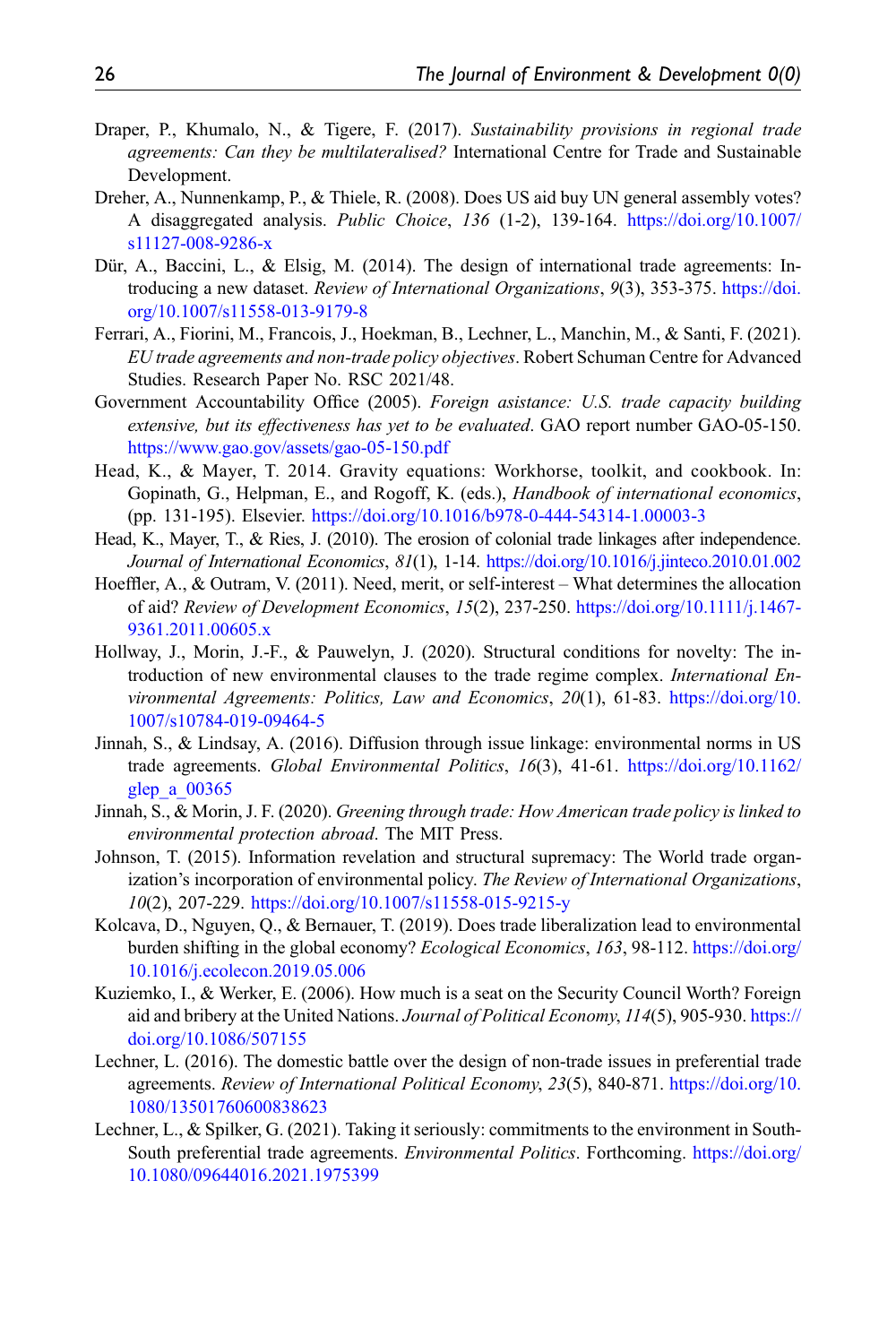- <span id="page-26-9"></span>Lechner, L., & Wüthrich, S. (2018). Seal the deal: Bargaining positions, institutional design, and the duration of preferential trade negotiations. *International Interactions*, 44(5), 833-861. <https://doi.org/10.1080/09644016.2021.1975399>
- <span id="page-26-5"></span>Lewis, T.L. (2003). Environmental aid: Driven by recipient need or donor interests? Social Science Quarterly, 84(1), 144-161. <https://doi.org/10.1080/03050629.2018.1500367>
- <span id="page-26-16"></span>Magee, T. L. (2008). New measures of trade creation and trade diversion. Journal of International Economics, 75(2), 349-362. <https://doi.org/10.1111/1540-6237.8401009-i1>
- <span id="page-26-11"></span>Márquez-Ramos, L., Martínez-Zarzoso, I., & Suárez-Burguet, C. (2011). Determinants of deep integration: Examining socio-political factors. Open Economies Review, 22, 479-500.
- <span id="page-26-17"></span>Martínez-Zarzoso, I., Nowak-Lehmann, F., Parra, M.D., & Klasen, S. (2014). Does Aid Promote Donor Exports? Commercial Interest versus Instrumental Philanthropy. Kyklos, 67(4), 559-587.
- <span id="page-26-15"></span>Martínez-Zarzoso, I., Nowak-Lehmann, F., Parra, M. D., & Klasen, S. (2018). Does aid promote donor exports? Commercial interest versus instrumental philanthropy. Kyklos, 66(4), 559-587. <https://doi.org/10.1111/kykl.12068>
- <span id="page-26-0"></span>Martínez-Zarzoso, I., & Oueslati, W. (2018). Do deep and comprehensive regional trade agreements help in reducing air pollution? International Environmental Agreements: Politics, Law and Economics, 18(6), 743-777. <https://doi.org/10.1007/s10784-018-9414-0>
- <span id="page-26-2"></span>Meunier, S., & Nicolaïdis, K. (2006). The European Union as a conflicted trade power. Journal of European Public Policy, 13(6), 906-925. <https://doi.org/10.1080/13501760600838623>
- <span id="page-26-4"></span>Morin, J. F., Dür, A., & Lechner, L. (2018). Mapping the trade and environment nexus: Insights from a new dataset. Global Environmental Politics, 18(1), 122-139. [https://doi.org/10.2307/](https://doi.org/10.2307/2232927) [2232927](https://doi.org/10.2307/2232927)
- <span id="page-26-7"></span>Morin, J.-F., & Rochette, M. (2017). Transatlantic convergence of PTAs' environmental clauses. Business and Politics, 19(4), 621-658. <https://doi.org/10.1017/bap.2017.23>
- <span id="page-26-6"></span>Mosley, J.-F., Hudson, J., & Horrell, S. (1987). Aid, the public sector and the market in less developed countries. *The Economic Journal*, 19(4), 616-641. https://doi.org/10.1162/glep [a\\_00447](https://doi.org/10.1162/glep_a_00447)
- <span id="page-26-10"></span>OECD (2020). Development database. <https://stats.oecd.org/>
- <span id="page-26-13"></span>OECD (2021). 2020 report on the DAC recommendation on untying ODA. [https://one.oecd.org/](https://one.oecd.org/document/DCD/DAC(2020)54/FINAL/en/pdf) [document/DCD/DAC\(2020\)54/FINAL/en/pdf](https://one.oecd.org/document/DCD/DAC(2020)54/FINAL/en/pdf)
- <span id="page-26-3"></span>Peacock, C., Milewicz, K., & Snidal, D. (2019). Boilerplates in international trade agreements. International Studies Quarterly, 63(4), 923-937. <https://doi.org/10.1093/isq/sqz069>
- <span id="page-26-18"></span>Pettersson, J., & Johansson, L. (2013). Aid, aid for trade, and bilateral trade: An empirical study. Journal of International Trade and Economic Development, 22(6), 866-894. [https://doi.org/](https://doi.org/10.1080/09638199.2011.613998) [10.1080/09638199.2011.613998](https://doi.org/10.1080/09638199.2011.613998)
- <span id="page-26-14"></span>Roodman, D. (2006). An index of donor performance. Working paper number 67. Center for Global Development.
- <span id="page-26-12"></span>Salem, S., & Rozental, F. (2012). Labor standards in trade: A review of recent empirical evidence. Journal of International Commerce & Economics, 4(2), 63-98.
- <span id="page-26-8"></span>Silva, J. M. C. S., & Tenreyro, S. (2006). The log of gravity. Review of Economics and Statistics, 88(4), 641-658. <https://doi.org/10.1162/rest.88.4.641>
- <span id="page-26-19"></span>Silva, S. J., & Nelson, D. (2018). Does aid cause trade? Evidence from an asymmetric gravity model. The World Economy, 35(5), 545-577. <https://doi.org/10.2139/ssrn.1162085>
- <span id="page-26-1"></span>Treaty of Lisbon. (2009). [https://www.europarl.europa.eu/about-parliament/en/in-the-past/the](https://www.europarl.europa.eu/about-parliament/en/in-the-past/the-parliament-and-the-treaties/treaty-of-lisbon)[parliament-and-the-treaties/treaty-of-lisbon](https://www.europarl.europa.eu/about-parliament/en/in-the-past/the-parliament-and-the-treaties/treaty-of-lisbon)